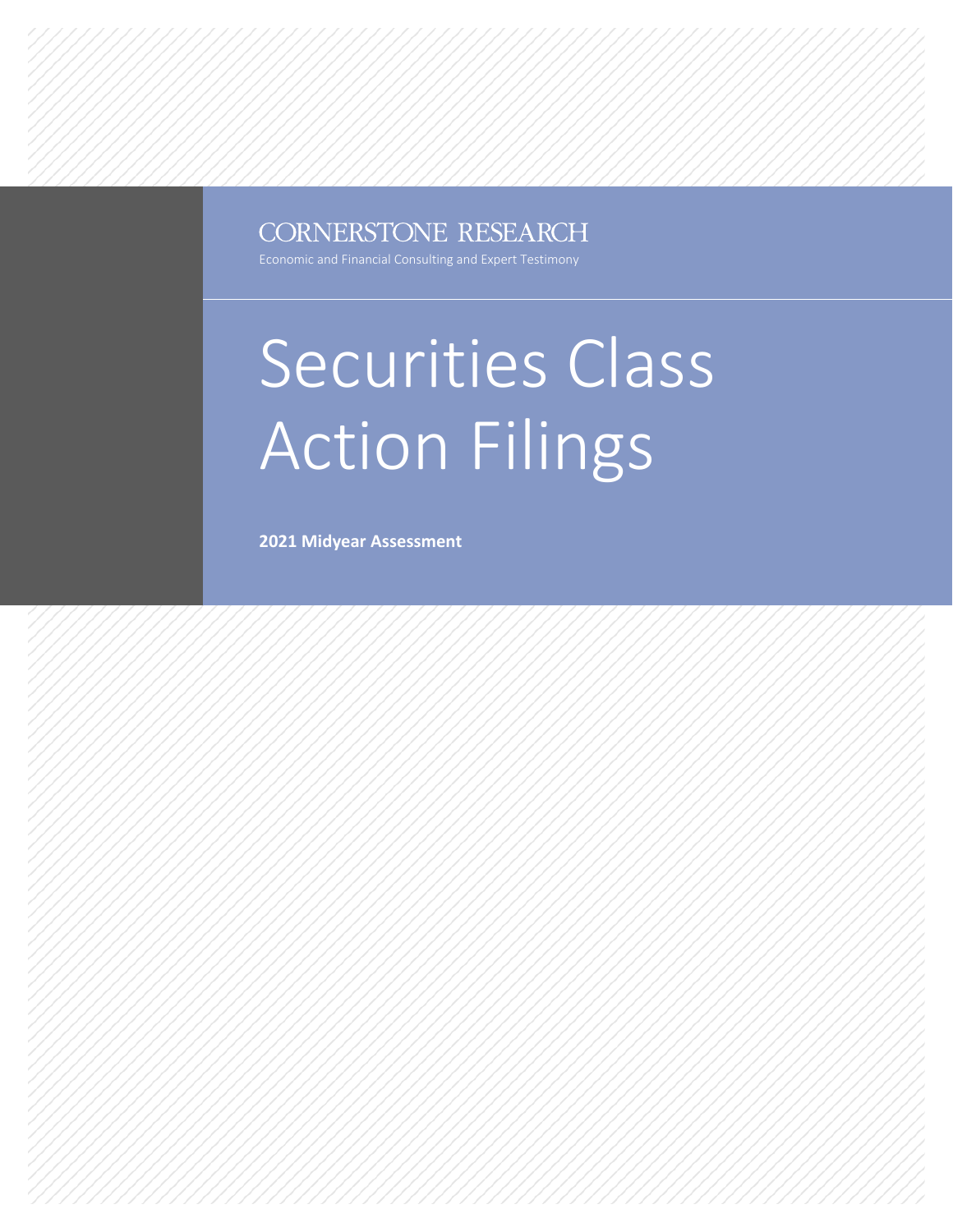## Table of Contents

| <b>Executive Summary</b>                                                           | 1  |
|------------------------------------------------------------------------------------|----|
| Key Trends in Federal Filings                                                      |    |
| Combined Federal and State Filing Activity                                         | 3  |
| Number of Federal and State Filings                                                | 4  |
| Summary of Trend Cases                                                             | 5  |
| New: Industry Comparison of Federal SPAC Filings                                   | 6  |
| New: Lag between De-SPAC Transaction and Core Federal Filings                      | 7  |
| New: Federal SPAC Filing Allegations                                               | 8  |
| Market Capitalization Losses for Federal and State Filings                         | 9  |
| U.S. Exchange-Listed Companies                                                     | 11 |
| 1933 Act Cases Filed in State Courts                                               | 12 |
| Dollar Loss on Offered Shares Index™ (DLOS Index™)                                 | 13 |
| Federal Section 11 Filings and State 1933 Act Filings                              | 14 |
| Type of Security Issuance Underlying Federal Section 11 and State 1933 Act Filings | 15 |
| Federal Filings against Non-U.S. Issuers                                           | 16 |
| Industry Comparison of Federal Filings                                             | 18 |
| Federal Filings by Circuit                                                         | 19 |
| New Developments                                                                   | 20 |
| Glossary                                                                           | 21 |
| Additional Notes to Figures                                                        | 23 |
| Appendices                                                                         | 25 |
| Research Sample                                                                    | 28 |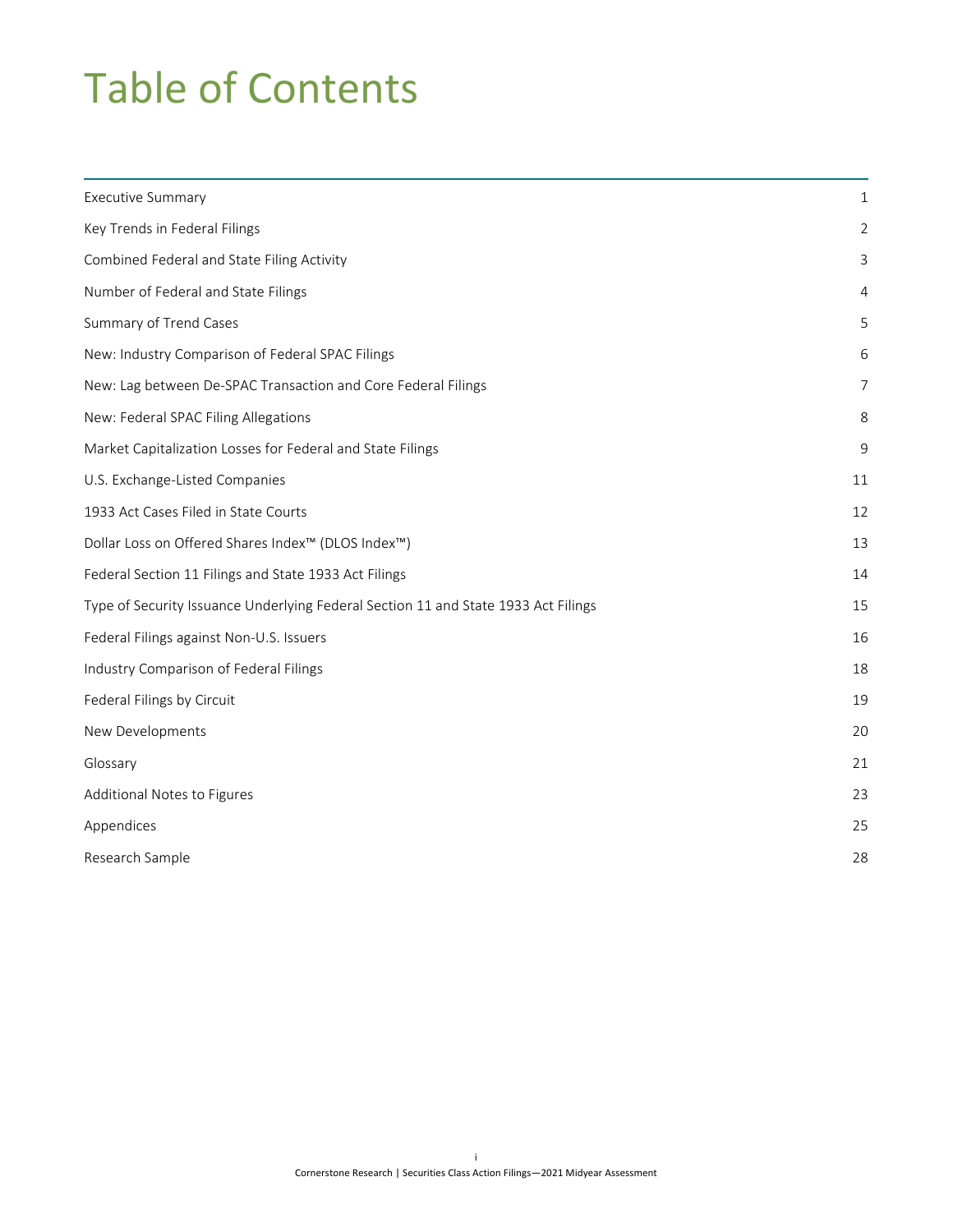## Table of Figures

| Figure 1: Federal and State Semiannual Class Action Filings Summary                                                  | $\mathbf{1}$          |
|----------------------------------------------------------------------------------------------------------------------|-----------------------|
| Figure 2: Federal Section 11 and State 1933 Act Class Action Filings by Venue                                        |                       |
| Figure 3: Class Action Filings Index® (CAF Index®) Semiannual Number of Class Action Filings                         | 4                     |
| Figure 4: Summary of Trend Cases                                                                                     |                       |
| Figure 5: Filings by Industry-Core Federal SPAC Filings                                                              |                       |
| Figure 6: Median Lag between De-SPAC Transaction and Core Federal SPAC Filings                                       |                       |
| Figure 7: Federal SPAC Filing Allegations                                                                            | $\mathsf{\mathsf{R}}$ |
| Figure 8: Disclosure Dollar Loss Index® (DDL Index®)                                                                 | 9                     |
| Figure 9: Maximum Dollar Loss Index® (MDL Index®)                                                                    | 10                    |
| Figure 10: Percentage of U.S. Exchange-Listed Companies Subject to Federal or State Filings                          | 11                    |
| Figure 11: State 1933 Act Filings by State                                                                           | 12                    |
| Figure 12: Dollar Loss on Offered Shares Index™ (DLOS Index™) for Federal Section 11-Only and State 1933 Act Filings | 13                    |
| Figure 13: Semiannual Federal Section 11 and State 1933 Act Filings                                                  | 14                    |
| Figure 14: Federal Section 11 and State 1933 Act Class Action Filings by Type of Security Issuance                   | 15                    |
| Figure 15: Annual Number of Class Action Filings by Location of Headquarters-Core Federal Filings                    | 16                    |
| Figure 16: Non-U.S. Filings by Location of Headquarters-Core Federal Filings                                         | 17                    |
| Figure 17: Filings by Industry-Core Federal Filings                                                                  | 18                    |
| Figure 18: Filings by Circuit-Core Federal Filings                                                                   | 19                    |
| Appendix 1: Filings Basic Metrics                                                                                    | 25                    |
| Appendix 2: 1933 Act Filings in State Courts                                                                         | 26                    |
| Appendix 3: Filings by Industry – Core Federal Filings                                                               | 26                    |
| Appendix 4: Filings by Circuit-Core Federal Filings                                                                  | 27                    |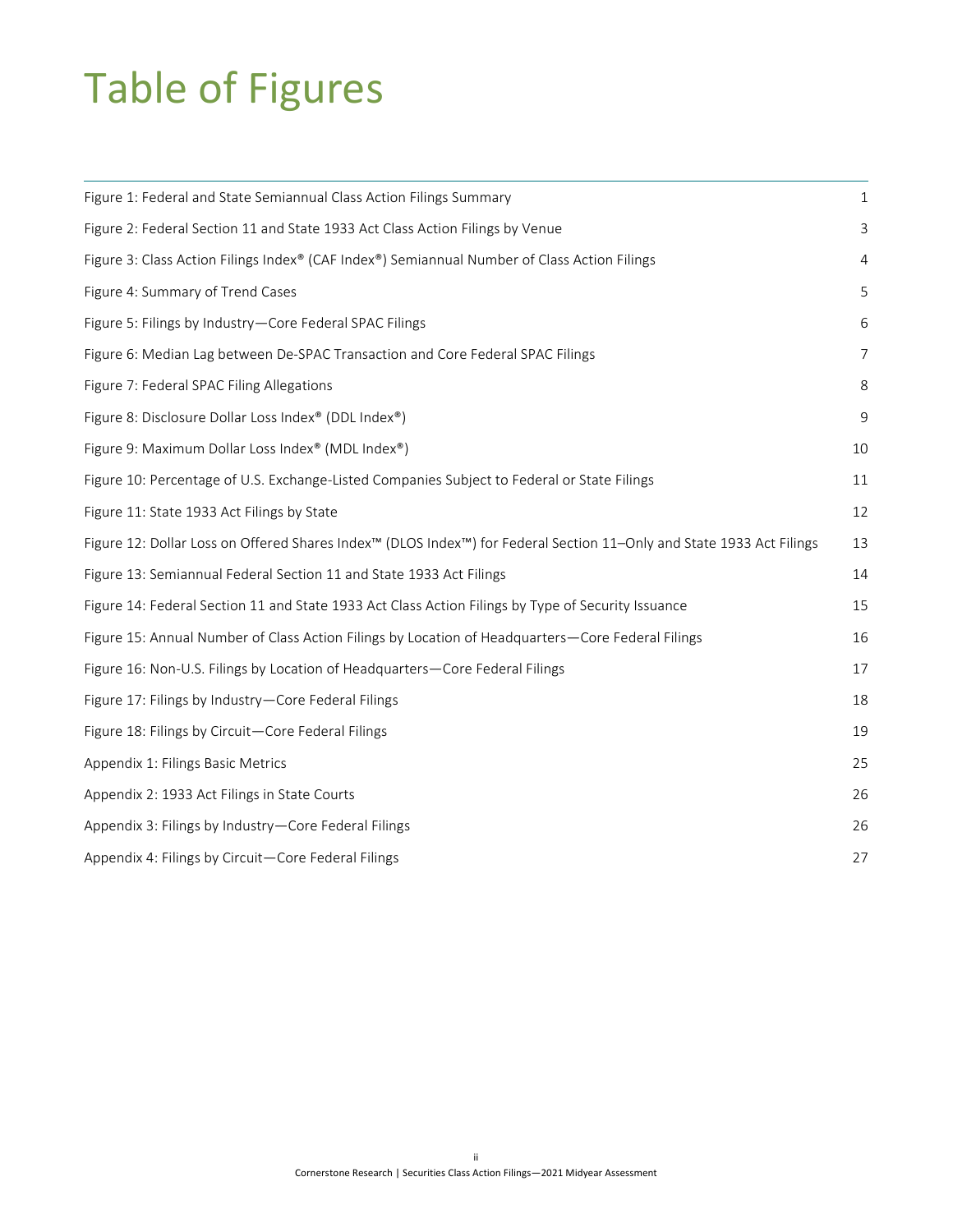## <span id="page-3-0"></span>Executive Summary

Overall filing activity dropped considerably in the first half of 2021, falling to 112 filings from 150 filings in the second half of 2020. This decline was largely driven by a substantial reduction in the number of M&A class actions and federal and state 1933 Act filings, although core filings with Section 10(b) allegations were also down modestly.

Filings in the first half of 2021 were generally smaller, resulting in lower MDL and DDL indices. DDL fell 50% from \$162 billion in 2020 H2 to \$80 billion in 2021 H1. Similarly, MDL fell 64% from \$991 billion in 2020 H2 to \$361 billion in 2021 H1.

Special purpose acquisition company (SPAC) IPOs have continued to explode. Filings against SPAC-related entities increased sharply in the first half of 2021. There were also 10 filings related to COVID-19, largely concentrated in the first four months of the year.

### Number and Size of Filings

- Plaintiffs filed 112 **new class action securities cases** (filings) across federal and state courts in 2021 H1, down 25% relative to 2020 H2. This decline was largely driven by a sharp drop in M&A filings. Of the 112 filings, 100 were core filings. (pages [3–](#page-5-0)[4\)](#page-6-2)
- The number of state **filings with causes of action under the Securities Act of 1933** (1933 Act) in 2021 H1 was dramatically lower than in 2018 H1–2020 H1, continuing the 2020 H2 trend*.* Federal Section 11 filings also fell sharply in 2021 H1. (pages [12,](#page-14-0) [14\)](#page-16-0)
- **Maximum Dollar Loss (MDL)** decreased 64% to \$361 billion from the near-record high of \$991 billion in 2020 H2, only slightly above the 1997–2020 semiannual average of \$351 billion. Three Oil and Gas filings accounted for 38% of total MDL. (page [10\)](#page-12-1)

• **Disclosure Dollar Loss (DDL)** decreased 50% from \$162 billion in the second half of 2020 to \$80 billion in the first half of 2021. (page [9\)](#page-11-0)

### Other Measures of Filing Intensity

In the first half of 2021, the likelihood of a filing against a **U.S. exchange-listed company** decreased to an annualized rate of 4.2%. This would be the lowest rate since 2014. (page [11\)](#page-13-0)

*Filings fell 25% in the first half of the year, largely driven by a 66% decline in M&A filing activity relative to the second half of 2020.* 

|                                      |         | Semiannual (1997 H1-2020 H2) | 2020 H1 | 2020 H <sub>2</sub> | 2021 H1 |       |
|--------------------------------------|---------|------------------------------|---------|---------------------|---------|-------|
|                                      | Average | Max                          | Min     |                     |         |       |
| <b>Class Action Filings</b>          | 114     | 222                          | 55      | 186                 | 150     | 112   |
| Core Filings                         | 96      | 134                          | 55      | 122                 | 115     | 100   |
| Disclosure Dollar Loss (\$ Billions) | \$71    | \$175                        | \$11    | \$112               | \$162   | \$80  |
| Maximum Dollar Loss (\$ Billions)    | \$351   | \$1,121                      | \$52    | \$608               | \$991   | \$361 |

### <span id="page-3-1"></span>Figure 1: Federal and State Semiannual Class Action Filings Summary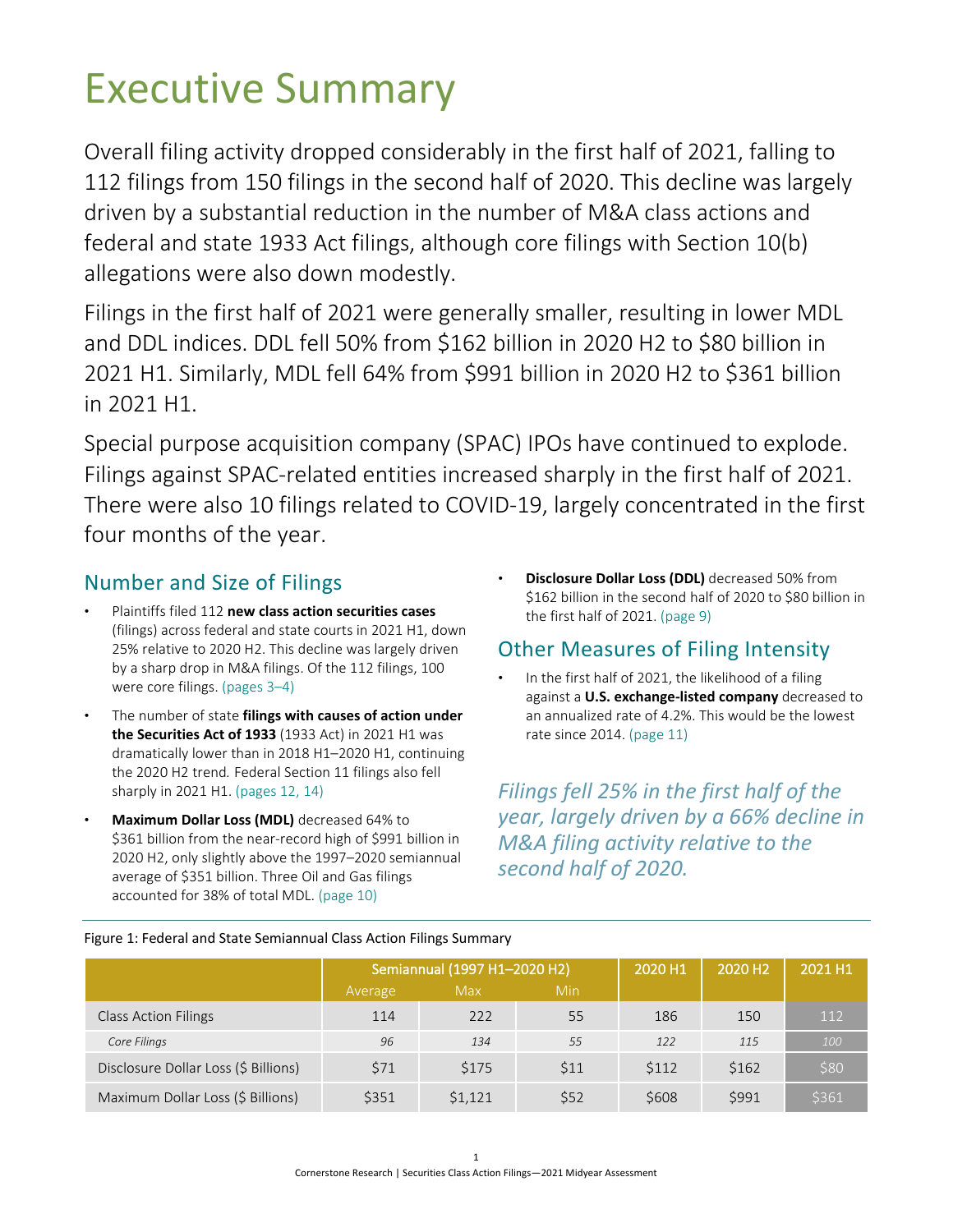## <span id="page-4-0"></span>Key Trends in Federal Filings

Despite the substantial decrease in federal filings overall, there were twice as many federal SPAC filings in the first half of 2021 as there were in all of 2020. COVID-19 filings were largely concentrated in the first four months of 2021 and have declined since.

Filings against non-U.S. companies fell dramatically from the record high in 2020. Only 16% of core federal filings were against non-U.S. issuers.

### M&A Filings

- There were 12 **federal M&A filings** in the first half of 2021, the fewest in the federal courts since the second half of 2014. M&A filings declined 66% relative to the second half of 2020 and declined 83% relative to the semiannual average over the past five years. (pages [3](#page-5-0)[–4\)](#page-6-2)
- Filings in the **Ninth Circuit** accounted for 58% of all M&A filings in the first half of 2021.

### SPAC Filings

- There were 14 **federal SPAC filings** in the first half of 2021, twice the number of such filings in all of 2020. All 14 filings included Section 10(b) claims. (page [8\)](#page-10-2)
- The median **filing lag for core federal SPAC filings** over the last three years was roughly four and a half months. (pag[e 7\)](#page-9-2)
- **Consumer Cyclical core federal SPAC filings** made up half of all core federal SPAC filings in 2021 H1 (seven filings). Six of these were against companies in the automotive industry. (pag[e 6\)](#page-8-2)

### Trend Cases

- **COVID-19-related filings** were largely concentrated in the first four months of 2021. Allegations included misrepresentations about COVID-19 treatments or vaccines that failed to make it to market as well as the effects of COVID-19 on business operations.
- Other trend-related filings (e.g., those involving cannabis companies or stemming from the opioid epidemic) continued to decline. (page [5\)](#page-7-0)

### Non-U.S. Issuers

- Only 16% (15 of 96) of core federal filings were against **non-U.S. issuers** in 2021 H1, the lowest rate observed since 2009.
- The number of federal filings against non-U.S. issuers is on track to be only 41% of what it was in 2020, when it reached a record high of 74 filings.
- Of core federal filings against non-U.S. issuers, 60% were against Asian firms, the largest share in any semiannual period since 2015 H1. (pages [16–](#page-18-0)[17\)](#page-19-1)

### U.S. Issuers

• Core federal filings against companies listed on major U.S. exchanges in 2021 occurred at an annualized rate of 3.8%, which would be the lowest rate since 2015. (page [11\)](#page-13-0)

### By Industry

- **Financial** sector filings declined in the first half of 2021 compared to the previous semiannual period, with the number of filings decreasing by 31%, and DDL decreasing by 96%.
- The **Consumer Cyclical** sector (16 filings) returned to the high level of activity seen in 2020 H1 (17 filings), after decreasing in 2020 H2 to levels that were in line with the historical average. (pages [18,](#page-20-0) [26\)](#page-28-1)

### By Circuit

- **Ninth Circuit** filings decreased 35% from 43 filings in the second half of 2020 to 28 filings in the first half of 2021.
- There were no core filings in the **Seventh**, **Eighth**, **Tenth**, or **D.C. Circuits**. (page [19\)](#page-21-0)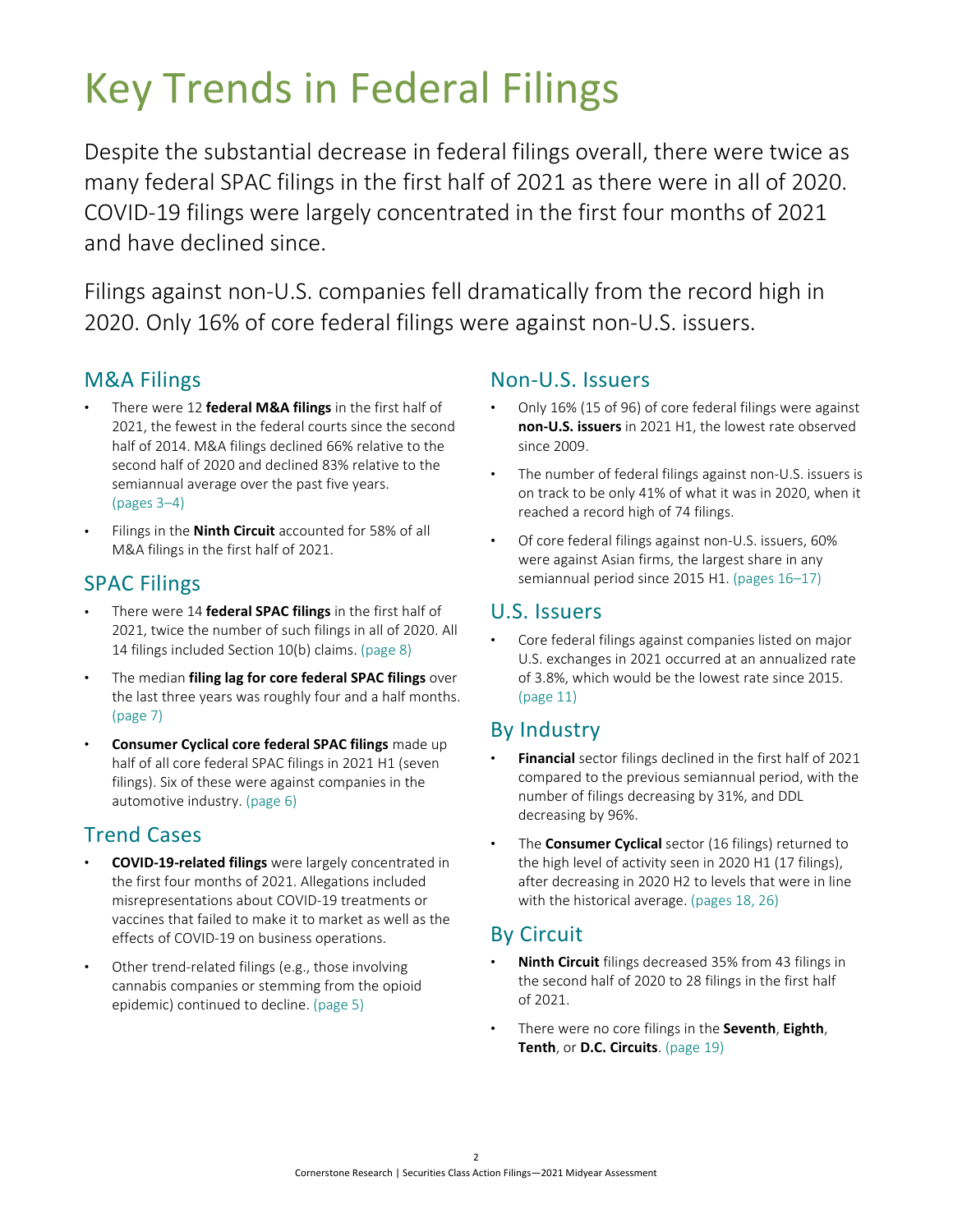## <span id="page-5-2"></span><span id="page-5-0"></span>Combined Federal and State Filing Activity

- Federal M&A filings continued to drop precipitously in 2021 H1 relative to 2020 H2 and other recent semiannual periods, a trend noted in the *[Securities](https://www.cornerstone.com/Publications/Reports/2020-Securities-Class-Action-Filings-2020-Midyear-Assessment)  [Class Action Filings—2020 Midyear Assessment](https://www.cornerstone.com/Publications/Reports/2020-Securities-Class-Action-Filings-2020-Midyear-Assessment)* and *[Securities Class Action Filings—2020 Year in Review](https://www.cornerstone.com/Publications/Reports/Securities-Class-Action-Filings-2020-Year-in-Review.pdf)*.
- The decline in Section 11 and 1933 Act filings in the first half of 2021 relative to 2020 H2 was concentrated in federal-only and parallel filings, which dropped from a combined 11 filings in 2020 H2 to only seven filings in 2021 H1. State-only 1933 Act filings remained at the low levels observed in 2020 H2. [\(See Figure 13\)](#page-16-2)
- The decline in Section 11 and 1933 Act filings in 2021 is even more notable considering that Section 11 filings in 2020 had already declined 45% compared to 2019.

Other core federal filings—those excluding Section 11 and state 1933 Act filings—are on pace to be only 11% fewer than their 2020 totals.

*In 2021 H1, federal M&A filings were just 12% of their total in all of 2020 and are on pace to be at their lowest level since 2014.*

### <span id="page-5-1"></span>Figure 2: Federal Section 11 and State 1933 Act Class Action Filings by Venue 2012–2021 H1



 $\overline{a}$ 

Source: Cornerstone Research and Stanford Law School Securities Class Action Clearinghouse; Bloomberg Law; Institutional Shareholder Services' Securities Class Action Services (ISS' SCAS)

Note: This figure presents combined federal and state data. Filings in federal courts may have parallel cases filed in state courts. When parallel cases are filed in different years, only the earlier filing is reflected in the figure above. Filings against the same company brought in different states without a filing brought in federal court are counted as unique state filings. As a result, this figure's filing counts may not match those in Figures 11, 14, 15, 16, 17, or 18. See Additional Notes to Figures [for more detailed information.](#page-25-1)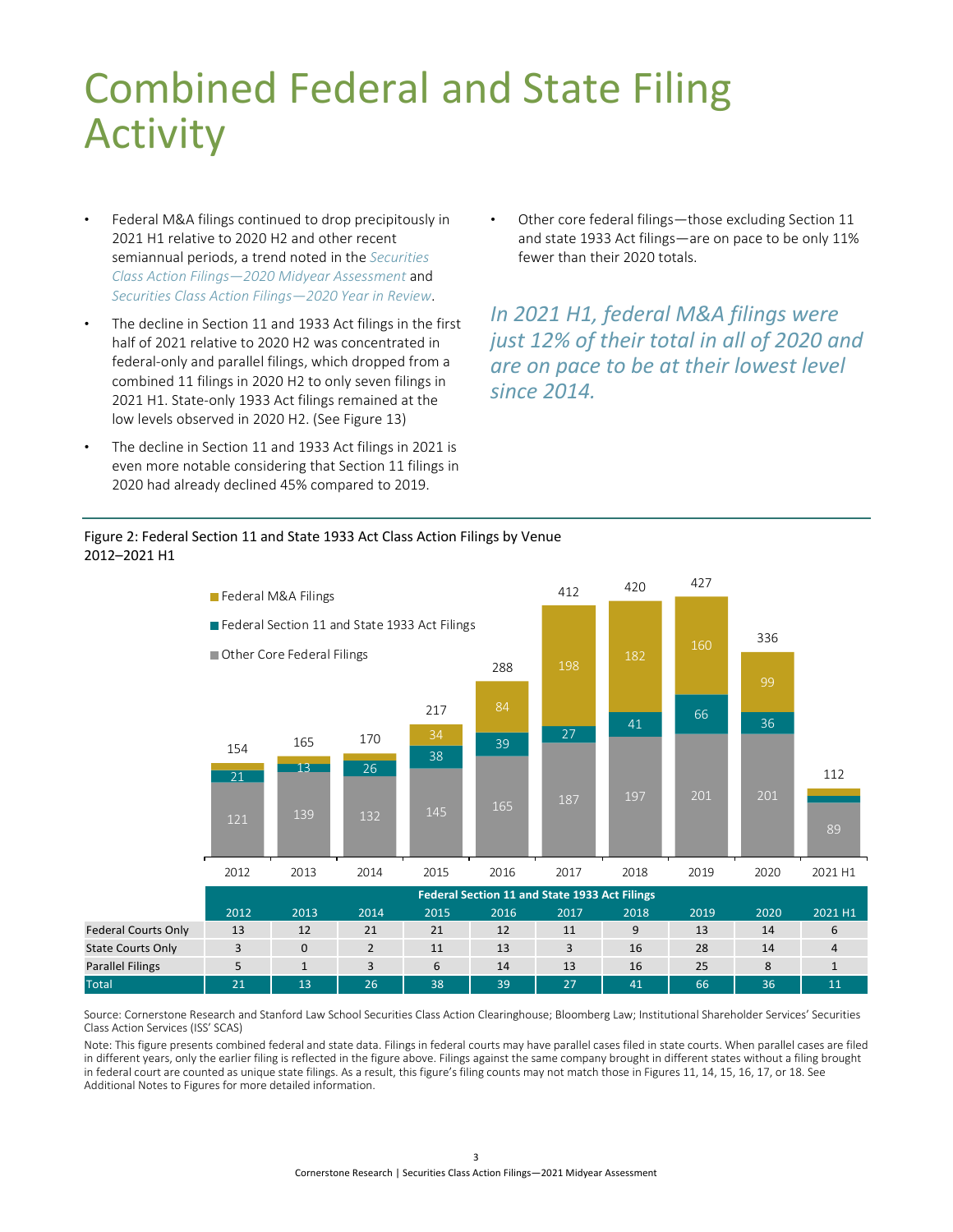## <span id="page-6-2"></span><span id="page-6-0"></span>Number of Federal and State Filings

- There were 112 filings in the first half of 2021, the lowest number since 2015 H1. The primary reason for the overall reduction in filing activity in the first half of the year was the decline in M&A and federal Section 11 and state 1933 Act filings.
- Semiannual M&A filings fell to the lowest level since 2014 H2—a 66% decrease in M&A filings from 2020 H2 to 2021 H1. This 2021 figure represents an 83% decrease from the semiannual M&A filing average over the last five years.
- Merger deal activity, however, increased in the first half of 2021. According to *FactSet MergerMetrics*, the number of non-withdrawn mergers with a transaction value greater than \$100 million and with a public company target traded on the NYSE or Nasdaq rose from 88 with announcement dates in 2020 H2 to 111 with announcement dates in 2021 H1.

### *Total filing activity dropped 25% in 2021 H1 relative to 2020 H2, and was below the 1997–2020 average.*

• As discussed in Figures 11 and 13, the overall decline in filings is also explained by a drop in federal Section 11 and state 1933 Act filing activity. From 2020 H2 to 2021 H1, the number of federal Section 11 and state 1933 Act filings dropped 27%; federal-only Section 11 filings dropped 33%. State-only 1933 Act filings remained at the low levels observed in 2020 H2.

#### <span id="page-6-1"></span>Figure 3: Class Action Filings Index® (CAF Index®) Semiannual Number of Class Action Filings 2012 H1–2021 H1



Note: Starting in 2010, this figure presents combined federal and state data. Filings in federal courts may have parallel cases filed in state courts. When parallel cases are filed in different years, only the earlier filing is reflected in the figure above. Filings against the same company brought in different states without a filing brought in federal court are counted as unique state filings. As a result, this figure's filing counts may not match those in Figures 11, 14, 15, 16, 17, or 18. [See Additional Notes to Figures](#page-25-1) for more detailed information.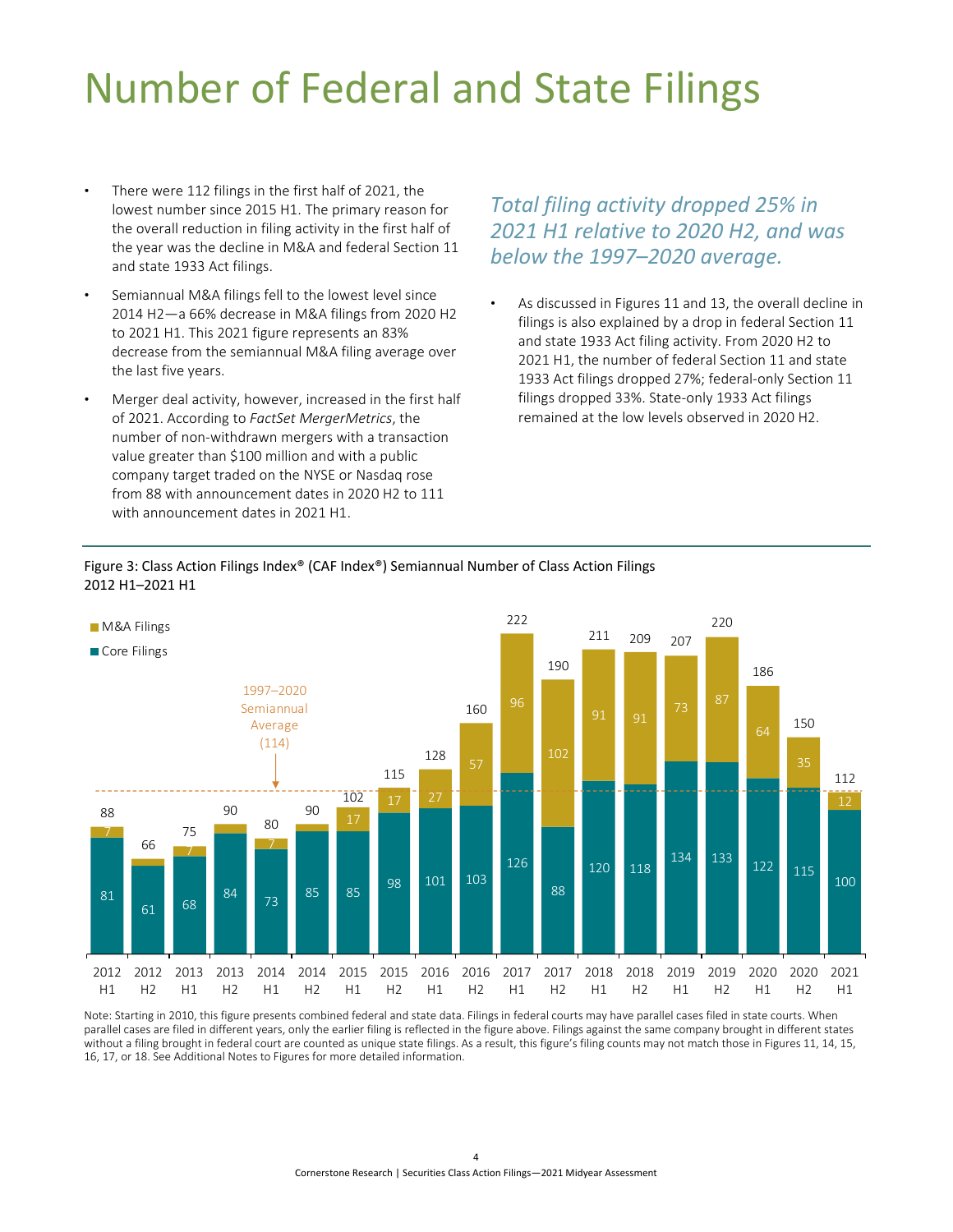## <span id="page-7-2"></span><span id="page-7-0"></span>Summary of Trend Cases

This figure highlights recent trends that have appeared in core filing activity.

- In the first half of 2021, there were 14 filings related to SPACs. Of those, eight filings (57%) alleged that the potential targets misrepresented their product's viability before the merger and thus defrauded investors.
- Nearly two-thirds (six) of COVID-19 filings occurred in January and February 2021, while only one COVID-19 action was filed in May or June. In 2021 H1, half of these filings concerned companies developing COVID-19 treatments or vaccines that failed to make it to market.
- Cryptocurrency filings are on pace to match the elevated levels of filings experienced in 2020.
- The number of filings related to the opioid epidemic has remained low.

<span id="page-7-1"></span>

• Cannabis filings have remained substantially lower in 2021 H1 after reaching a peak of 13 filings in 2019.

*Filings related to SPACs and COVID-19 surged in the second half of 2020 and first half of 2021 while other trend filings decreased.* 

• One of the two cybersecurity cases filed in 2021 H1 was an instance of ransomware. While cybersecurity cases are in line with previous years, it is unclear if the number of cybersecurity cases will grow after the highprofile ransomware attacks during 2021 H1. In particular, there have already been four cybersecurity filings in July, three of which have been the result of cybersecurity reviews from the Cyberspace Administration of China.

Note: SPAC filings count both core and M&A federal filings. All other trends only count core federal filings. [See Additional Notes to Figures](#page-25-1) for trend [definitions and more detailed information.](#page-25-1) Ĭ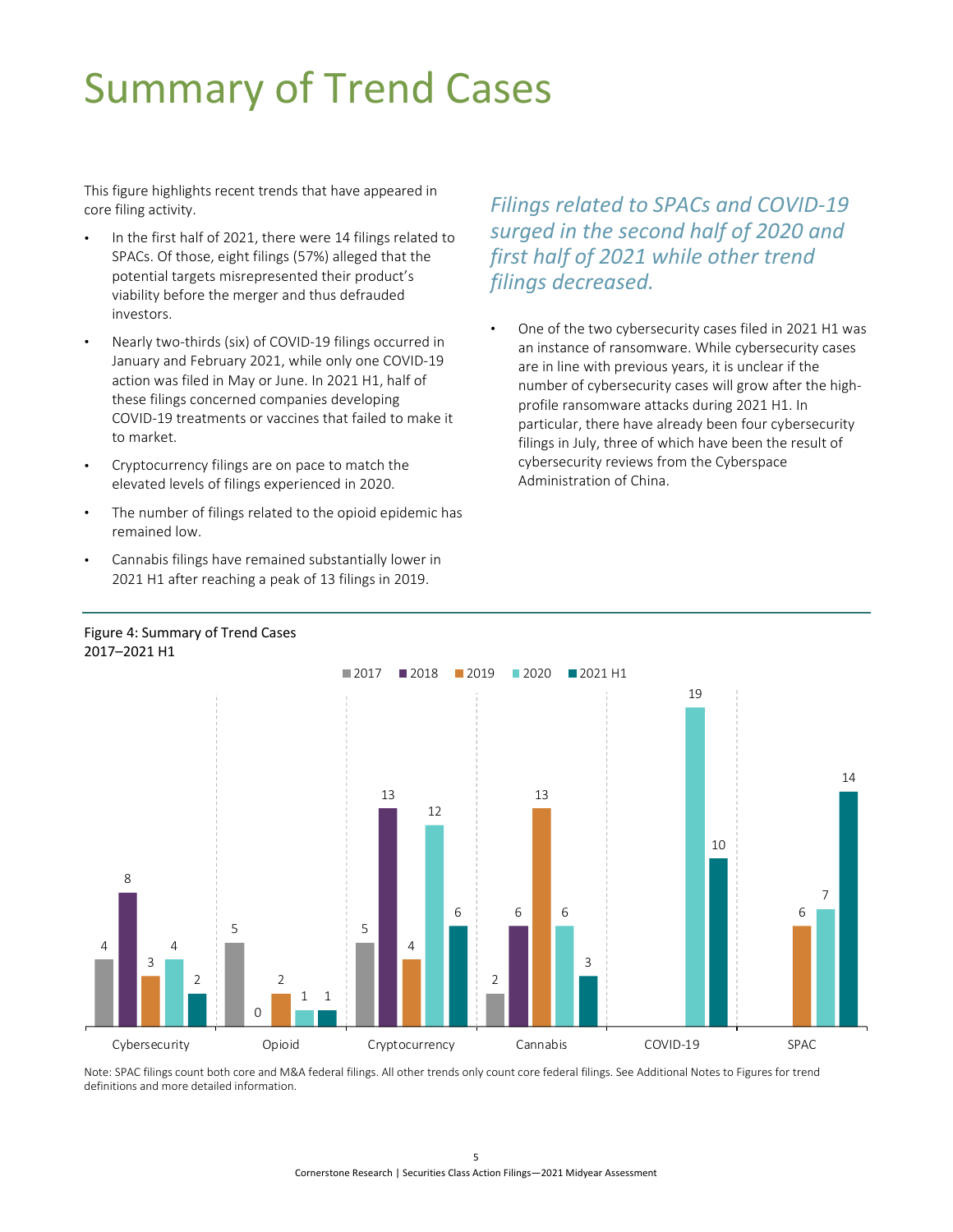## <span id="page-8-2"></span><span id="page-8-0"></span>New: Industry Comparison of Federal SPAC Filings

This analysis of core federal SPAC filings examines the industry composition associated with the substantial increase in securities class action filings against current and former SPACs observed over the last three years.

- Of the 10 SPAC Consumer Cyclical filings in the last three years, seven had a subsector classification of Auto Manufacturers or Auto Parts & Equipment. Six of these auto-related actions were filed in 2021 H1.
- Within the Consumer Cyclical sector, three subsectors—Entertainment, Retail, and Leisure Time each had one SPAC filing.
- The Consumer Non-Cyclical sector was the second most common sector for SPAC filings.

### *Half of all core SPAC filings in 2021 H1 involved the auto industry.*

- Consumer Non-Cyclical SPAC filings have included the following subsectors: Biotechnology (two filings), Commercial Services (two filings), Food (one filing), and Healthcare-Services (one filing).
- The Communications, Technology, Industrial, and Energy sectors each had two filings against former SPACs over the last three years.



#### <span id="page-8-1"></span>Figure 5: Filings by Industry—Core Federal SPAC Filings

Note: Filings with missing sector information or infrequently used sectors are excluded; as a result, yearly counts may not match Figures 4 and 7. See [Additional Notes to Figures](#page-25-1) for more detailed information.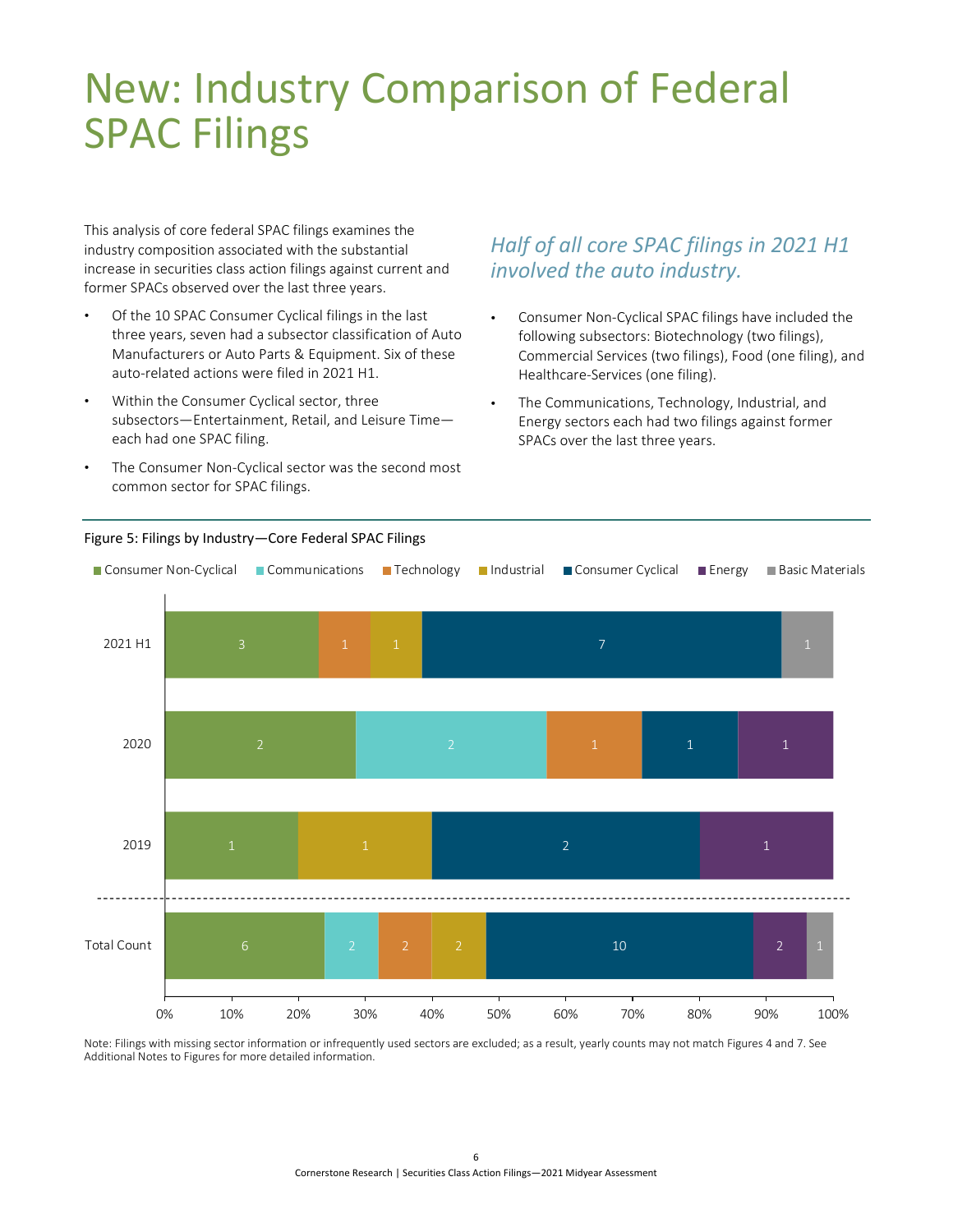### <span id="page-9-2"></span><span id="page-9-0"></span>New: Lag between De-SPAC Transaction and Core Federal Filings

This analysis reviews the median number of days between the closing date of the SPAC merger transaction (De-SPAC Transaction) and the filing date of a core federal securities class action.

- The median filing lag after a De-SPAC Transaction was much greater in 2019 and 2020 (271 days) than in 2021 H1 (136 days).
- All federal SPAC M&A filings in 2019 and 2020, except one, were filed before the closing date of the SPAC transaction. The median filing lag of federal M&A SPAC actions indicates that these filings typically took place a month and a half before the closing date of the De-SPAC Transaction.
- Core SPAC filings were much less frequent in 2019 and 2020, with only one and five core filings, respectively. [\(See Figure 7\)](#page-10-2)

*From 2019 through 2021 H1, the median filing lag for a SPAC subject to a core federal filing was roughly four and a half months.*

### <span id="page-9-1"></span>Figure 6: Median Lag between De-SPAC Transaction and Core Federal SPAC Filings 2019–2021 H1



Source: Cornerstone Research and Stanford Law School Securities Class Action Clearinghouse; *SPAC Insider* Note: [See Additional Notes to Figures](#page-25-1) for more detailed information.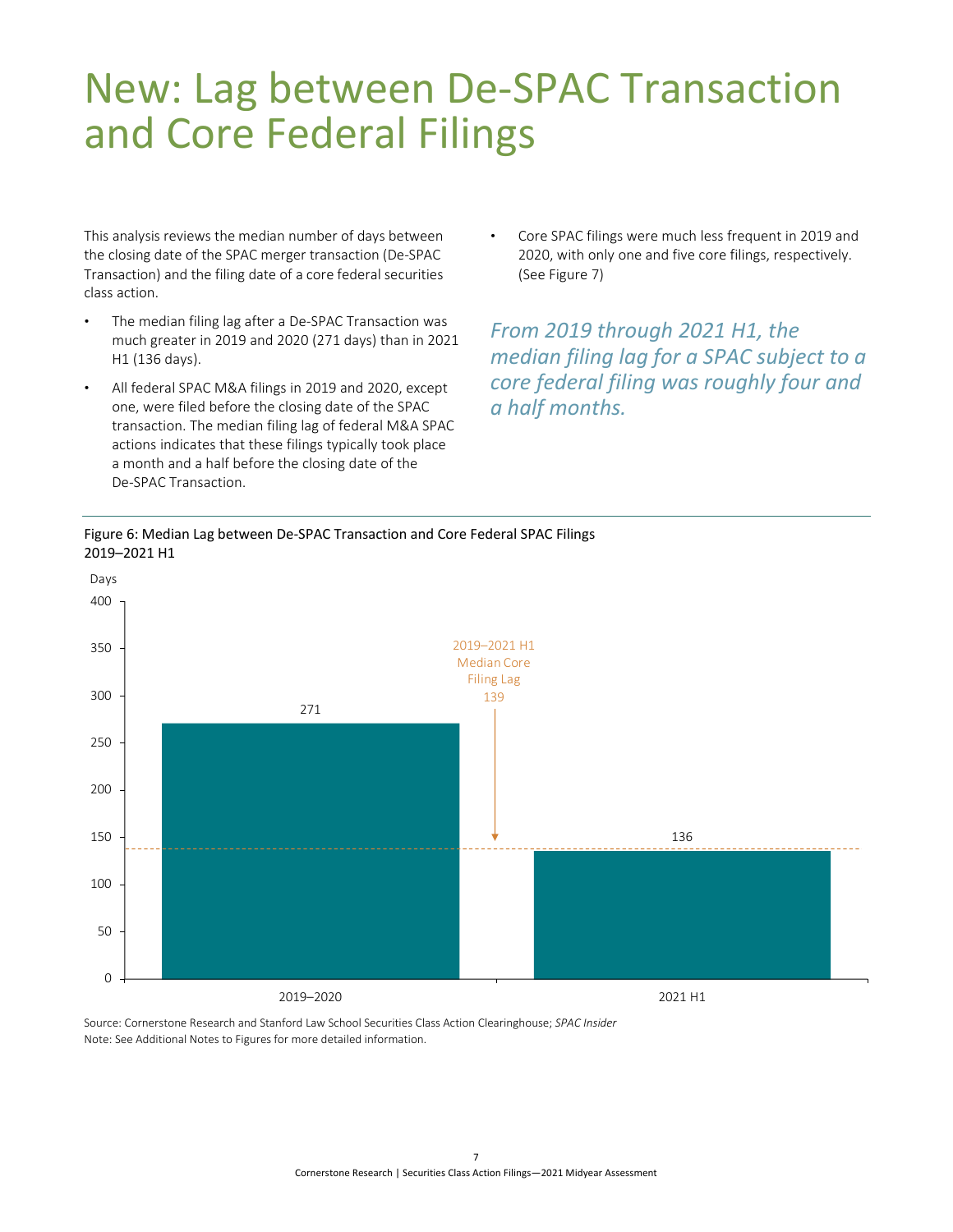## <span id="page-10-2"></span><span id="page-10-0"></span>New: Federal SPAC Filing Allegations

The figure below illustrates how the types of allegations in filings against current and former SPACs have changed over time. Allegations are based on the first identified complaints.

*The SPAC core litigation rate over the last three years is approximately 14% comparable to the* cumulative *core litigation rate for public companies in the first three years after IPOs.*

- According to *SPAC Insider*, as of July 15, 2021, 166 SPAC merger transactions have closed since the start of 2019. Over this same period, there have been 23 core federal SPAC filings, three of which were in July 2021. This equates to a litigation rate of roughly 14%, comparable with the *cumulative* core litigation rate that newly public issuers face in the first three years after IPOs.<sup>1</sup>
- While nearly all federal SPAC filings were M&A filings in 2019, by 2021, no SPAC filings had M&A allegations and all such filings included Section 10(b) claims.
- Over the last three years, only one federal SPAC filing has included Section 11 allegations.

1. See *[Securities Class Action Filings—2020 Year in Review](https://www.cornerstone.com/Publications/Reports/Securities-Class-Action-Filings-2020-Year-in-Review.pdf)*, Figure 25.

<span id="page-10-1"></span>

Source: Cornerstone Research and Stanford Law School Securities Class Action Clearinghouse; *SPAC Insider*

Note: SPAC filings concern companies that went public for the express purpose of acquiring an existing company in the future. These include current and former SPACs.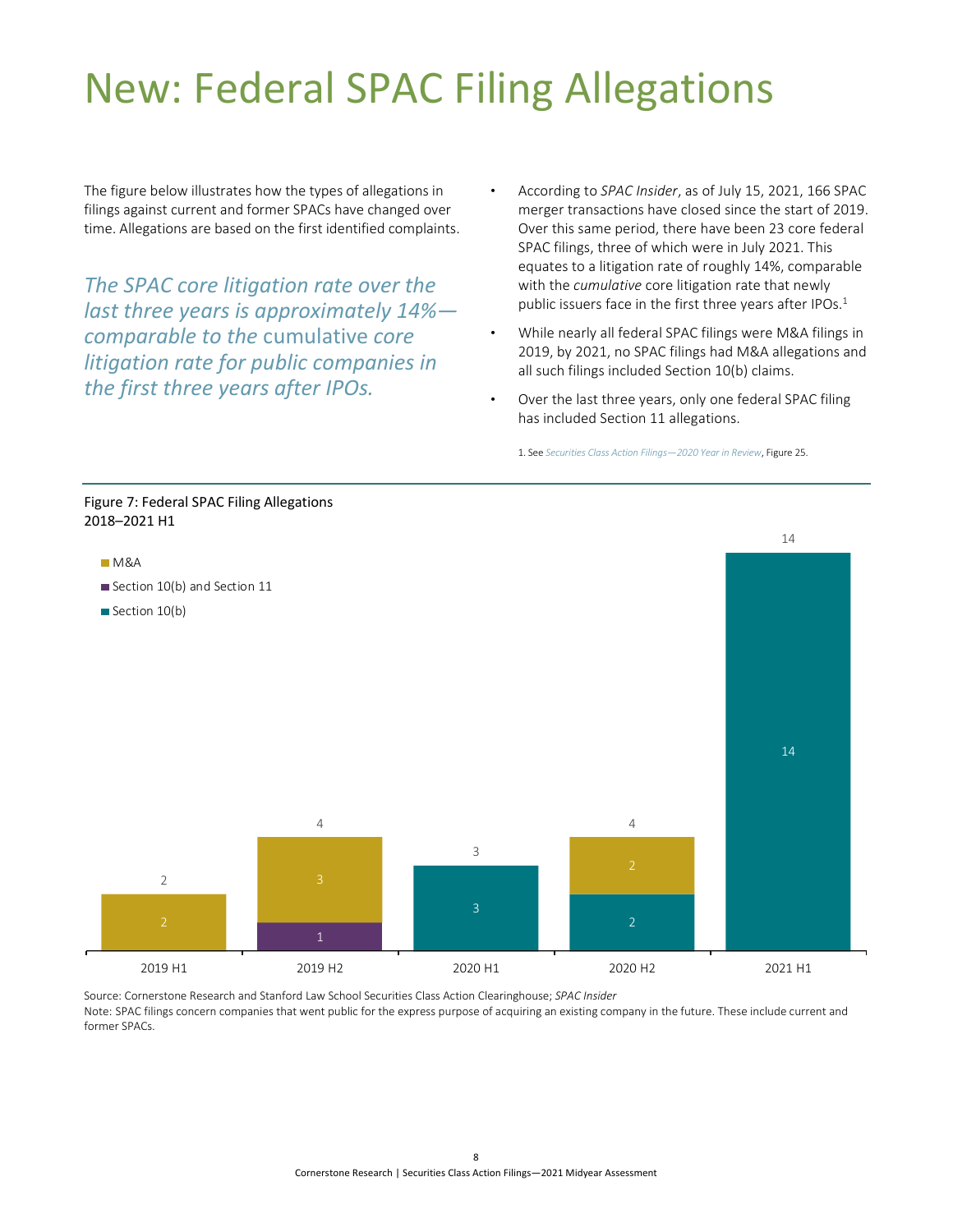### <span id="page-11-0"></span>Market Capitalization Losses for Federal and State Filings

#### **Disclosure Dollar Loss Index® (DDL Index®)**

This index measures the aggregate annual DDL for all federal and state filings. DDL is the dollar value change in the defendant firm's market capitalization between the trading day immediately preceding the end of the class period and the trading day immediately following the end of the class period. [See the Glossary f](#page-23-1)or additional discussion on market capitalization losses and DDL.

*After a sharp increase in 2020 H2, the DDL Index declined to its lowest semiannual level since 2017 H2, down 54% from its high in 2019 H1.*

<span id="page-11-1"></span>Figure 8: Disclosure Dollar Loss Index® (DDL Index®)

2012 H1–2021 H1

- The DDL Index fell to \$80 billion in 2021 H1, down 50% from 2020 H2 and 54% below its all-time high in 2019 H1. This represents the lowest total for a semiannual period since 2017 H2, but remains above the 1997–2020 semiannual average.
- The number of core filings in 2021 H1 was only slightly down from 2020 H2, suggesting that the decline in the DDL was primarily due to a decrease in average DDL per filing.
- The sectors with the highest share of state and federal DDL in 2021 H1 were Consumer Cyclical (32%), Consumer Non-Cyclical (23%), and Communications (17%). See Appendix 3 [for federal DDL Index](#page-28-2)  information.



Note: This figure begins including DDL associated with state 1933 Act filings in 2010. As a result, this figure's DDL Index will not match those i[n Appendix 3.](#page-28-2) DDL associated with parallel class actions is only counted once.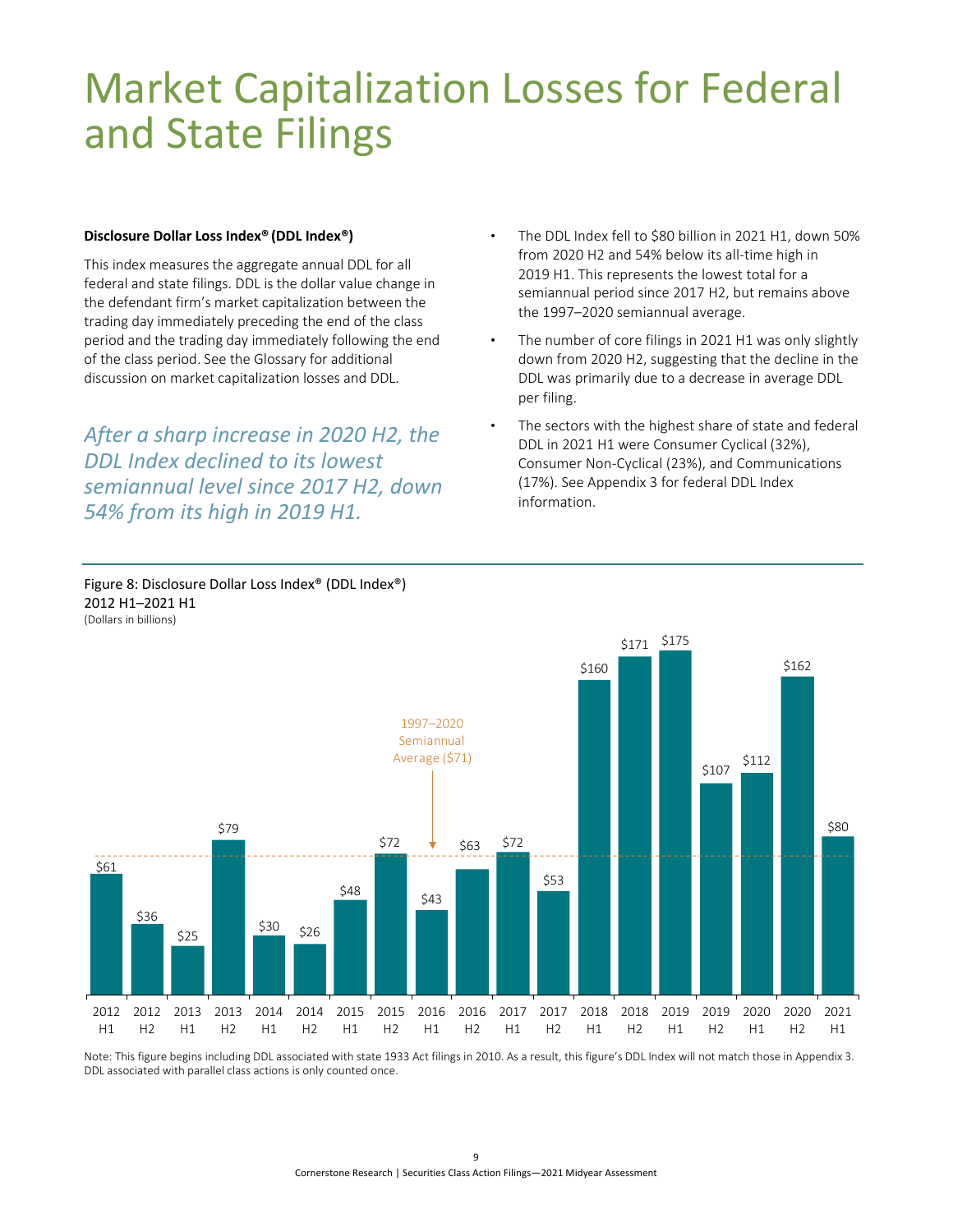#### <span id="page-12-1"></span>**Maximum Dollar Loss Index® (MDL Index®)**

This index measures the aggregate annual MDL for all federal and state filings. MDL is the dollar value change in the defendant firm's market capitalization from the trading day with the highest market capitalization during the class period to the trading day immediately following the end of the class period. See [the Glossary](#page-23-1) for additional discussion on market capitalization losses and MDL.

- The MDL Index was \$361 billion in the first half of 2021. Relative to the second half of 2020—which, at \$991 billion, was the second highest on record—the MDL Index decreased nearly 64%. This represents the single largest semiannual drop since the 70% decline in 2003 H1.
- [See Appendix 1 for MDL totals and averages](#page-27-2) from 1997 H1 to 2021 H1.

#### <span id="page-12-0"></span>Figure 9: Maximum Dollar Loss Index® (MDL Index®) 2012 H1–2021 H1 (Dollars in billions)

- The largest contributor to the MDL Index was the Energy sector, which comprised 44% of total MDL. Three Oil and Gas filings alone amounted to 38% of total MDL.
- The MDL Index in 2021 H1 was in line with the 1997– 2020 semiannual average.

*The MDL Index dropped sharply in the first half of the year, down nearly 64% from 2020 H2.*



Note: This figure begins including MDL associated with state 1933 Act filings in 2010. As a result, this figure's DDL Index will not match those in [Appendix 4.](#page-29-1) MDL associated with parallel class actions is only counted once.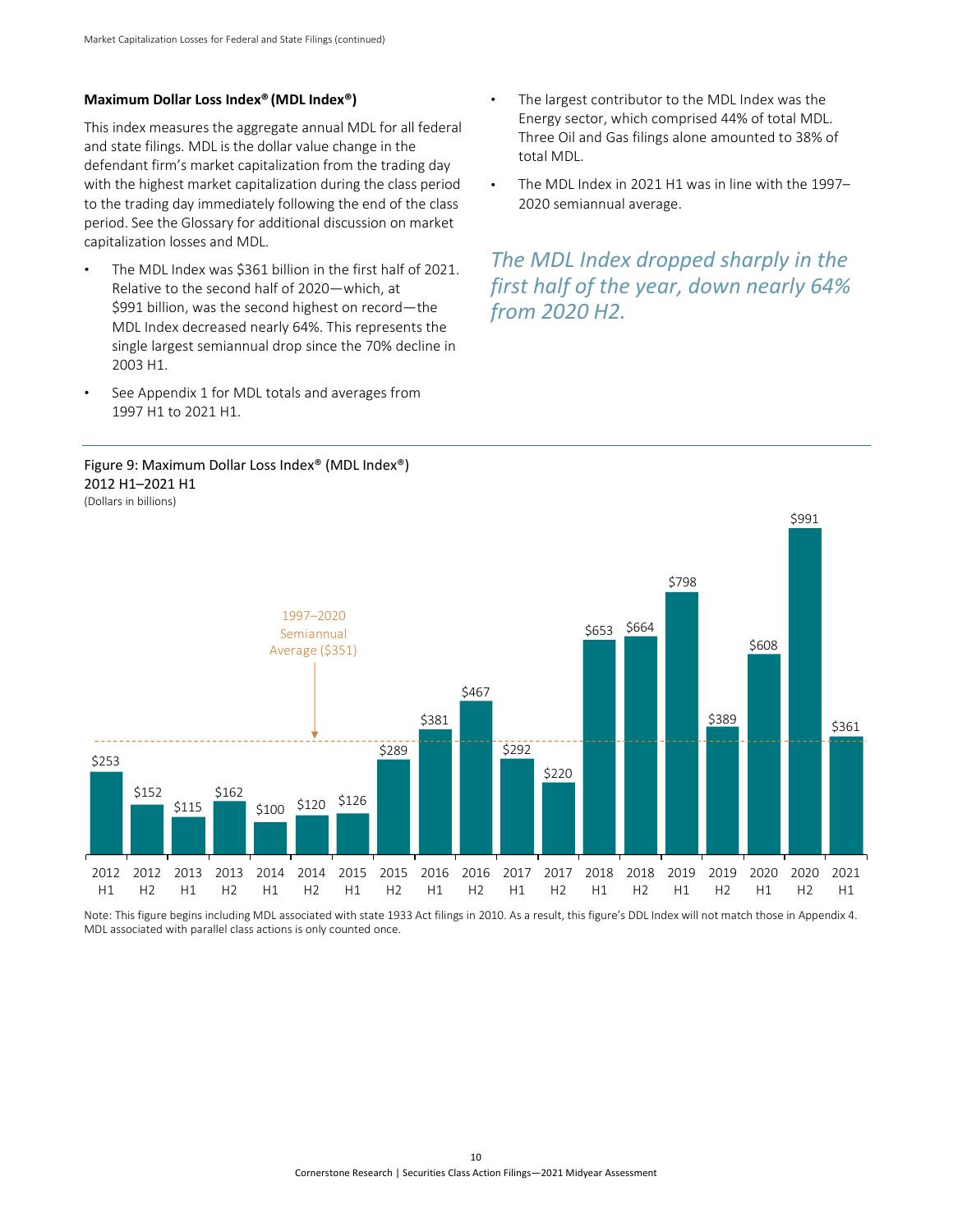## <span id="page-13-2"></span><span id="page-13-0"></span>U.S. Exchange-Listed Companies

The percentage of companies subject to filings is calculated as the unique number of companies listed on the NYSE or Nasdaq subject to federal or state securities fraud class actions in a given year divided by the unique number of companies listed on the NYSE or Nasdaq in the same year.

- At the current pace, 2021 is on track for only 4.2% of companies listed on major U.S. exchanges to become subject to a filing in 2021. This is the second consecutive year with a decrease in the percentage of companies subject to filings, and represents a decline from 2016–2020 levels.
- Of U.S. exchange-listed companies, 1.9% (3.8% on an annualized basis) were the subject of a core filing in the first half of 2021. If this trend continues, this would be the lowest exposure since 2015.

### *Overall, filings against U.S. exchangelisted companies are on track to be at their lowest level since 2014.*

The percentage of exchange-listed companies subject to M&A filings in 2021 is on pace to decline for the fourth straight year to just 0.6%. This would be the lowest level of M&A filings since 2014.

<span id="page-13-1"></span>

l.



Source: Cornerstone Research and Stanford Law School Securities Class Action Clearinghouse; Center for Research in Security Prices (CRSP) Note: This figure presents combined federal and state data. Filings in federal courts may have parallel cases filed in state courts. When parallel cases are filed in different years, only the earlier filing is reflected in the figure above. Filings against the same company brought in different states without a filing brought in federal court are counted as unique state filings. The figure begins including issuers facing suits in state 1933 Act filings in 2010. [See Additional Notes to](#page-25-1)  Figures [for more detailed information.](#page-25-1)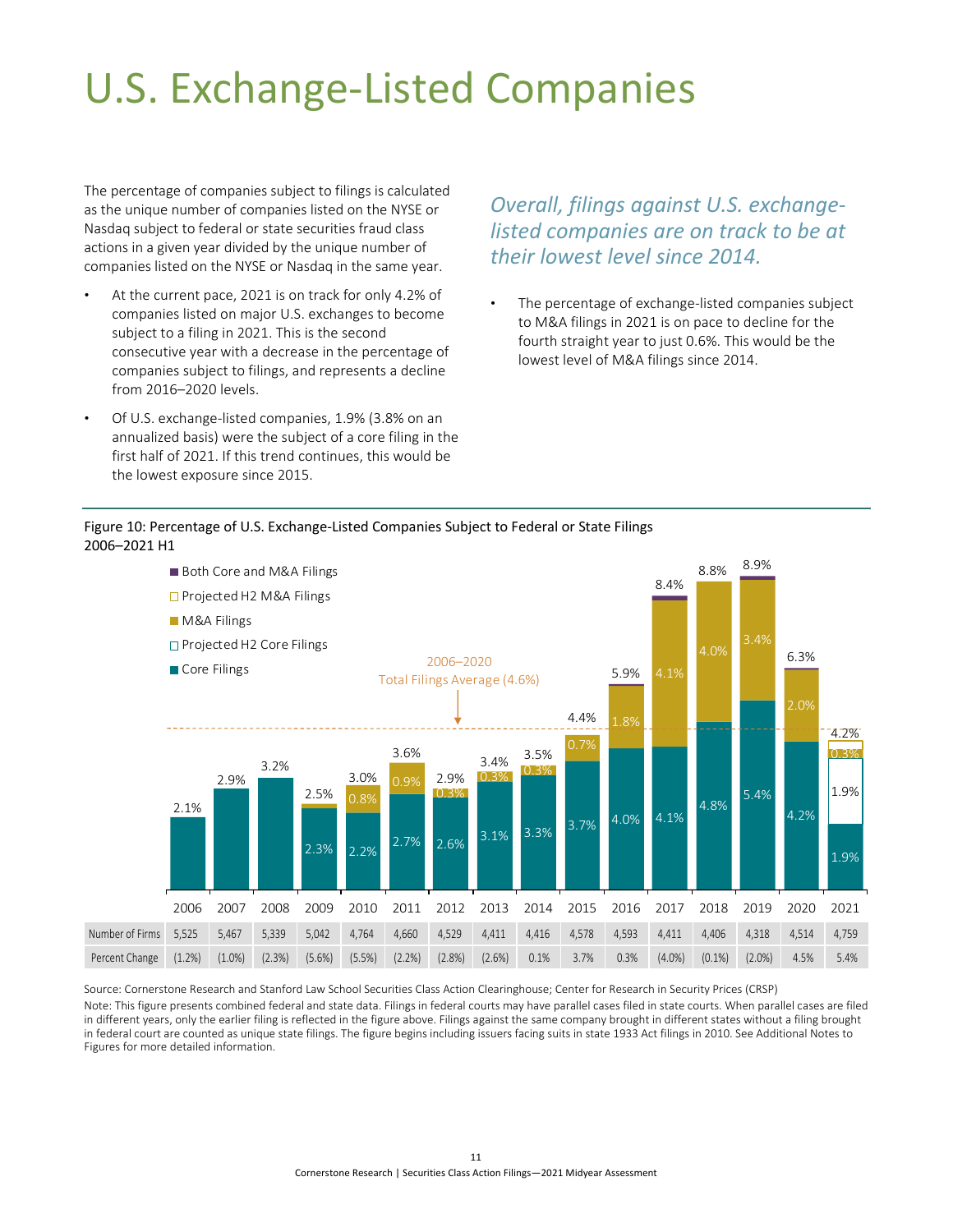## <span id="page-14-2"></span><span id="page-14-0"></span>1933 Act Cases Filed in State Courts

The following data include 1933 Act filings in California, New York, and other state courts. Filings from prior years are added retrospectively when identified. These filings may include Section 11, Section 12, and Section 15 claims, but do not include Rule 10b-5 claims.

- The number of state 1933 Act filings in the first half of 2021 is dramatically lower than 2018 H1–2020 H1 levels, continuing the trend observed in the *[Securities](https://www.cornerstone.com/Publications/Reports/Securities-Class-Action-Filings-2020-Year-in-Review.pdf)  [Class Action Filings—2020 Year in Review](https://www.cornerstone.com/Publications/Reports/Securities-Class-Action-Filings-2020-Year-in-Review.pdf)*.
- All five state 1933 Act claims in the first half of 2021 were filed in New York.
- Four of the five state 1933 Act filings in 2021 H1 were against companies in the Technology sector. Three of these Technology sector filings were in the Software subsector.
- In the first half of 2021, three of the five 1933 Act filings were against Chinese companies, while two were against companies headquartered in the United States.

*State 1933 Act filing activity decreased 83% relative to the record high in 2019 H2, with no filings outside New York.*

<span id="page-14-1"></span>

. . . . . . . . . . . . . . . .

Source: Cornerstone Research and Stanford Law School Securities Class Action Clearinghouse; Bloomberg Law; ISS' SCAS Ì

Note: This analysis counts all filings in state courts. It does not present data on a combined federal and state basis, nor does it identify or account for cases that have parallel filings in both state and federal courts. As a result, totals in this analysis may not match Figures 1, 2, 3, 13, 14, 15, 16, 17, or 18. See Additional Notes to Figures [for more detailed information.](#page-25-1)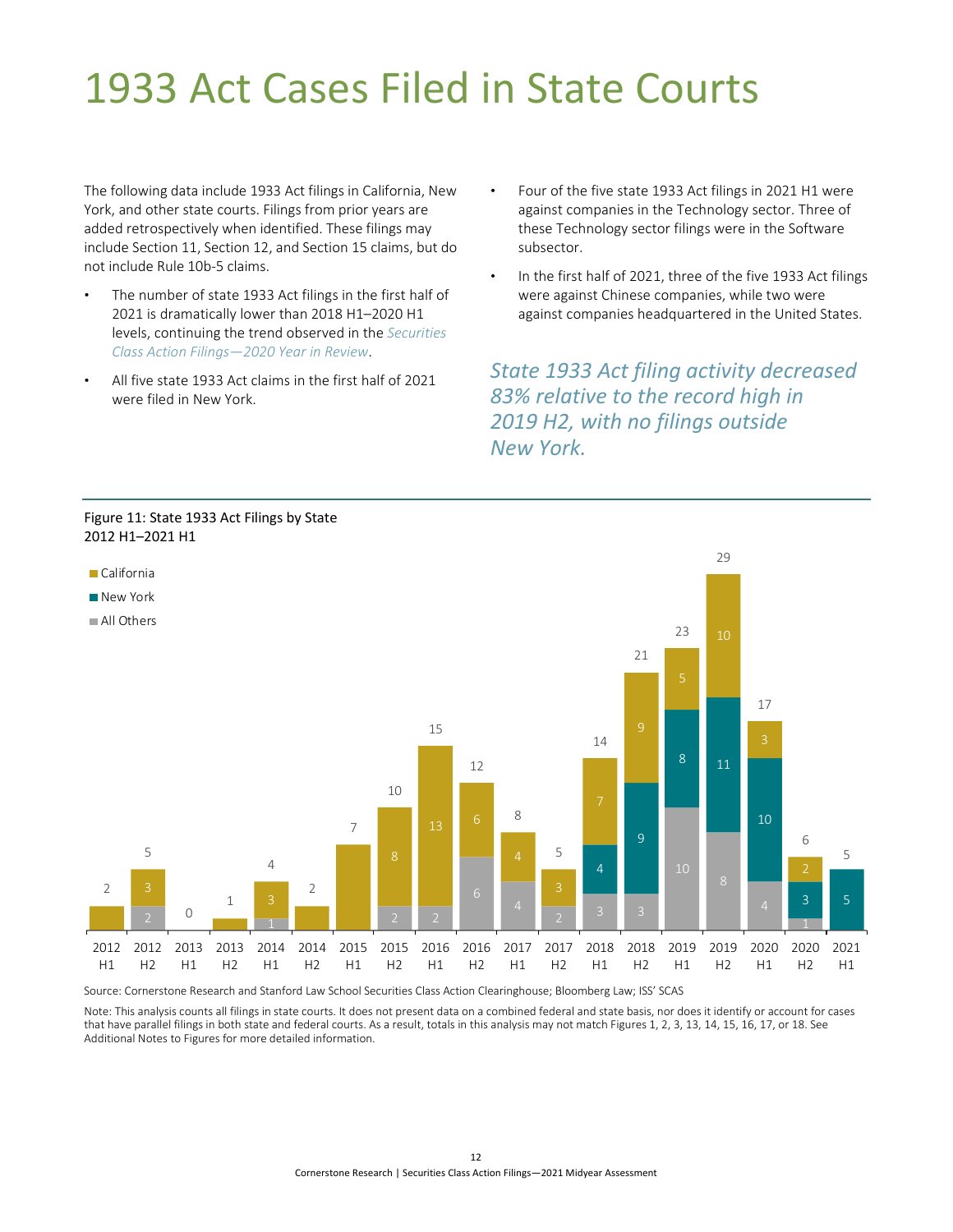## <span id="page-15-2"></span><span id="page-15-0"></span>Dollar Loss on Offered Shares Index<sup>™</sup> (DLOS Index™)

This analysis calculates the loss of market value of shares offered in securities issuances that are subject to 1933 Act claims. It measures the difference in the price of offered shares (i.e., from the date the registration statement becomes effective through the end of the class period) multiplied by the shares offered.

This alternative measure of losses has been calculated for federal filings involving only Section 11 claims (i.e., no Section 10(b) claims) and 1933 Act filings in state courts. Dollar Loss on Offered Shares (DLOS) aims to capture, more precisely than MDL, the dollar loss associated with the<br>specific shares at issue as alleged in a complaint. specific shares at issue as alleged in a complaint.

*The DLOS Index for federal Section 11 filings in 2021 H1 is already the thirdhighest yearly federal DLOS Index since 2010.*

Filings in New York state courts were the source of all state DLOS. This continues a trend of an increasing share of DLOS being attributable to New York cases, with 44% in 2019 and 89% in 2020.

The median DLOS in federal courts in the first half of 2021 is more than two-and-a-half times the historical median.

#### <span id="page-15-1"></span>Figure 12: Dollar Loss on Offered Shares Index™ (DLOS Index™) for Federal Section 11–Only and State 1933 Act Filings 2012–2021 H1 (Dollars in billions)



Source: Cornerstone Research and Stanford Law School Securities Class Action Clearinghouse; Bloomberg Law; ISS' SCAS; CRSP*;* SEC EDGAR Note: This analysis compares all Section 11 filings in federal courts with all 1933 Act filings in state courts. It does not present data on a combined federal and state basis, nor does it identify or account for cases that have parallel filings in both state and federal courts. [See Additional Notes to Figures](#page-25-1) for more [detailed information.](#page-25-1)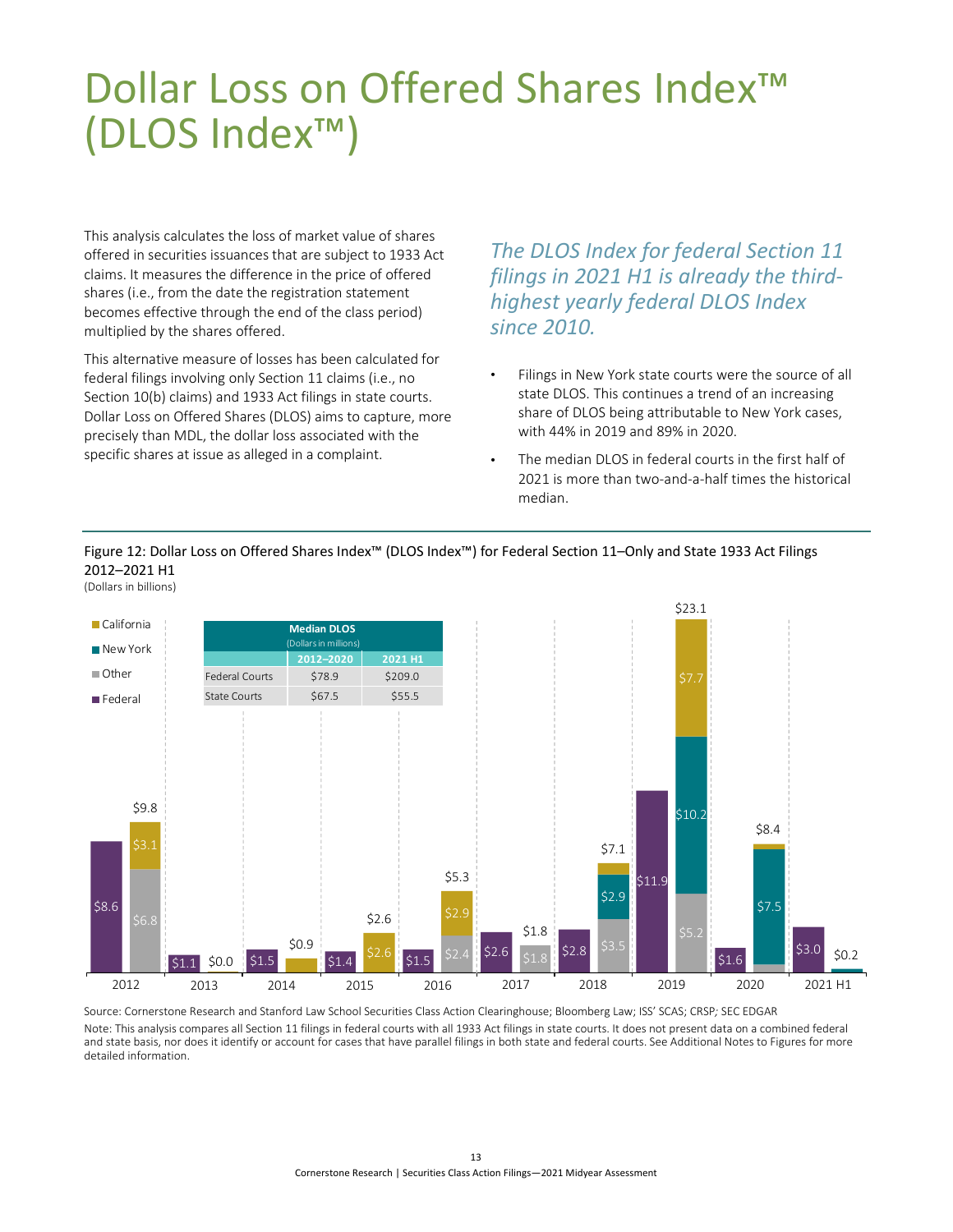## <span id="page-16-2"></span><span id="page-16-0"></span>Federal Section 11 Filings and State 1933 Act Filings

The figure below is a combined measure of Section 11 filing activity in federal courts and 1933 Act filings in state courts. It highlights parallel (or related) class actions in federal and state courts. We continue to note the apparent impact of *Sciabacucchi* on the venue of Section 11 and 1933 Act filings.

- Federal Section 11 and state 1933 Act filing activity in 2021 H1 was down 27% relative to 2020 H2, largely driven by a 33% decline in federal-only Section 11 filings. This continues the steep downward trend observed in federal Section 11 and state 1933 Act filings since 2019 H2.
- Post-*Sciabacucchi* (2020 H1–2021 H1), federal-only filings have risen to 43% of total Section 11 and state 1933 Act filings, more than double the 21% during the *Cyan*-*Sciabacucchi* interim period (2018 H1–2019 H2).

<span id="page-16-1"></span>Figure 13: Semiannual Federal Section 11 and State 1933 Act Filings

*State 1933 Act filing activity for both state court only and parallel filings remains depressed post-*Sciabacucchi*, totaling only about 17% of its 2019 H2 high.*

- The share of state-only filings has remained stable at 41% and 38% during the interim and post periods, respectively*.* These levels are elevated relative to the pre-*Cyan* (2011 H1–2017 H2) share of just 18%.
- The share of parallel filings has plummeted post-*Sciabacucchi* to 19% of total Section 11 and 1933 Act filings, around half of the 38% observed in the interim period, and in line with the 23% observed pre-*Cyan*.



Source: Cornerstone Research and Stanford Law School Securities Class Action Clearinghouse; Bloomberg Law; ISS' SCAS

Note: This figure presents combined federal and state data. Filings in federal courts may have parallel cases filed in state courts. When parallel cases are filed NOCE. This rigure presents combined rederal and state data. Fillings in rederal courts may have paraller cases illed in state courts. When paraller cases a<br>In different quarters, only the earlier filing is reflected in the brought in federal court are counted as unique state filings. As a result, this figure's filing counts may not match those in Figures 11, 14, 15, 16, 17, or 18. See Additional Notes to Figures [for more detailed information.](#page-26-0) י<br>.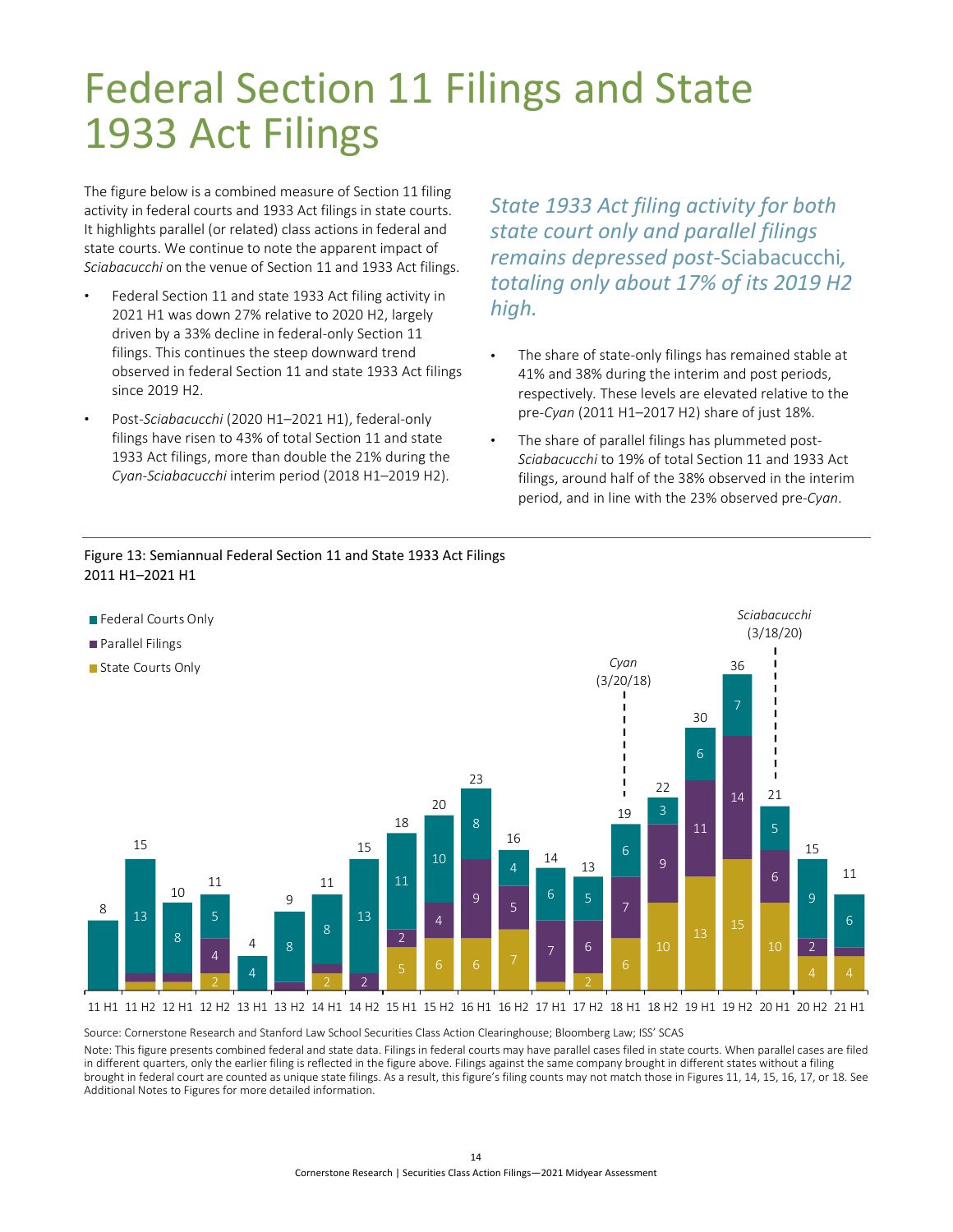### <span id="page-17-2"></span><span id="page-17-0"></span>Type of Security Issuance Underlying Federal Section 11 and State 1933 Act Filings

The figure below illustrates Section 11 claims in federal courts and 1933 Act claims in state courts based on the type of security issuance underlying the lawsuit.

*To the extent that there were any Section 11 and state 1933 Act filings, claims based on IPO issuances were predominant in 2021 H1.*

<span id="page-17-1"></span>

- In the first half of 2021, there were no filings related to mergers or spin-offs and only two related to seasoned equity offerings (SEOs), which differs from the trend observed in the last two years, particularly in state courts.
- There were no state court filings based on both an IPO and an SEO in the first half of 2021 and only one such filing in federal court.
- The filing in state court in 2021 H1 characterized as "Other" was related to a SPAC.





Source: Cornerstone Research and Stanford Law School Securities Class Action Clearinghouse; Bloomberg Law; ISS' SCAS Note: This analysis compares all Section 11 filings in federal courts with all 1933 Act filings in state courts. It does not present data on a combined federal and state basis, nor does it identify or account for cases that have parallel filings in both state and federal courts. As a result, this figure's filing counts may not match Figures 1, 2, 11, 13, 15, 16, 17, or 18. [See Additional Notes to Figures](#page-26-0) for more detailed information.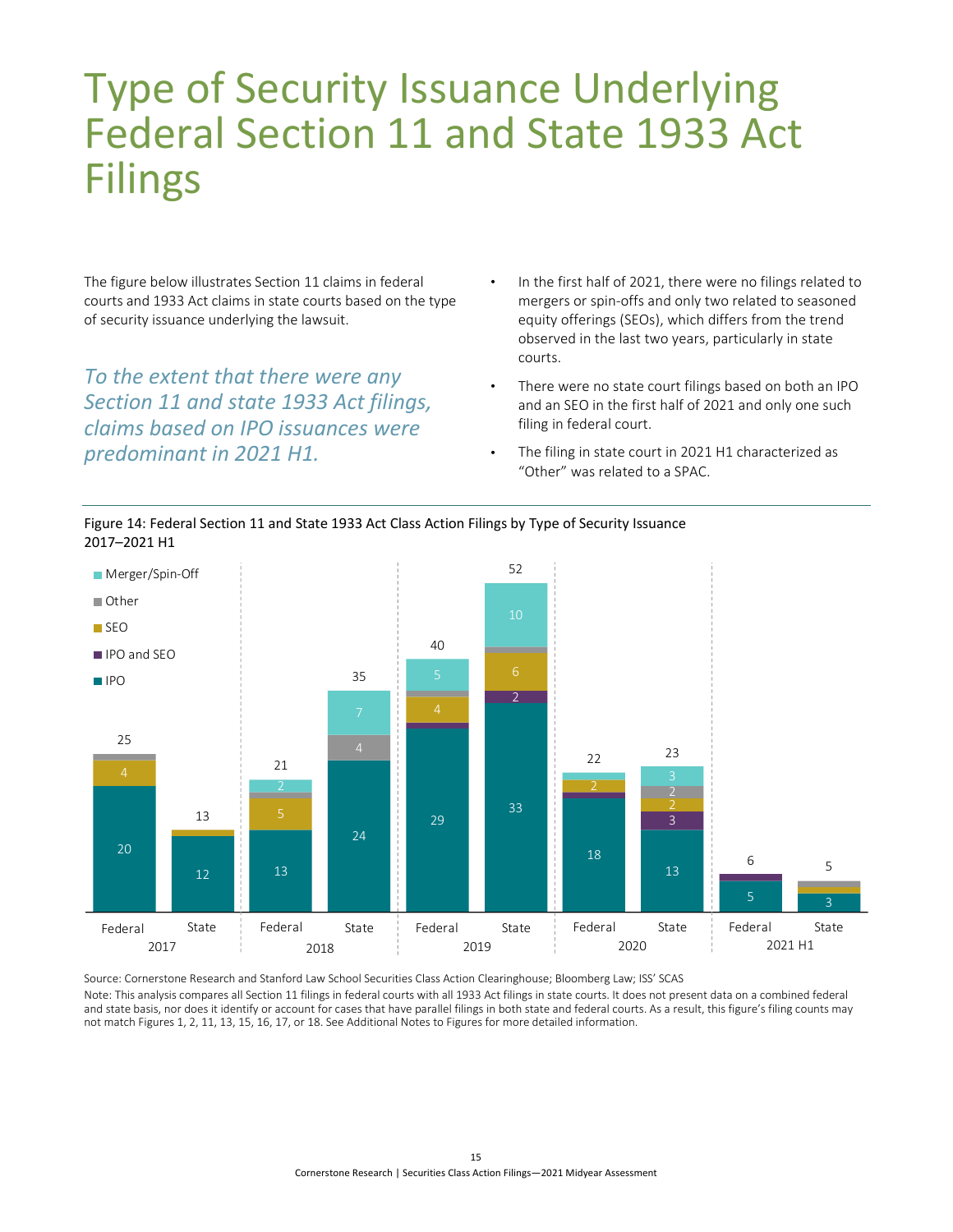## <span id="page-18-0"></span>Federal Filings against Non-U.S. Issuers

This index tracks the number of core federal filings against companies headquartered outside the United States relative to total core federal filings.

- As a percentage of total core federal filings, core federal filings against non-U.S. issuers decreased to 16% from 33% in 2020, the lowest share of filings since 2009.
- At the current pace, the number of core filings against non-U.S. issuers would be the lowest total since 2014.

*The number of federal filings against non-U.S. issuers is on track to be less than half of 2020's record high of 74.*  

<span id="page-18-1"></span>



Note: This analysis only considers federal filings. It does not present combined federal and state data, and cases are not identified as parallel. This is different from other figures in this report that account for filings in federal courts that also have parallel cases identified in state courts. In those analyses, when parallel cases are filed in different years, only the earlier filing date is reflected in the analysis. As a result, this figure's filing counts may not match Figures 1, 2, 3, 11, 13, or 14.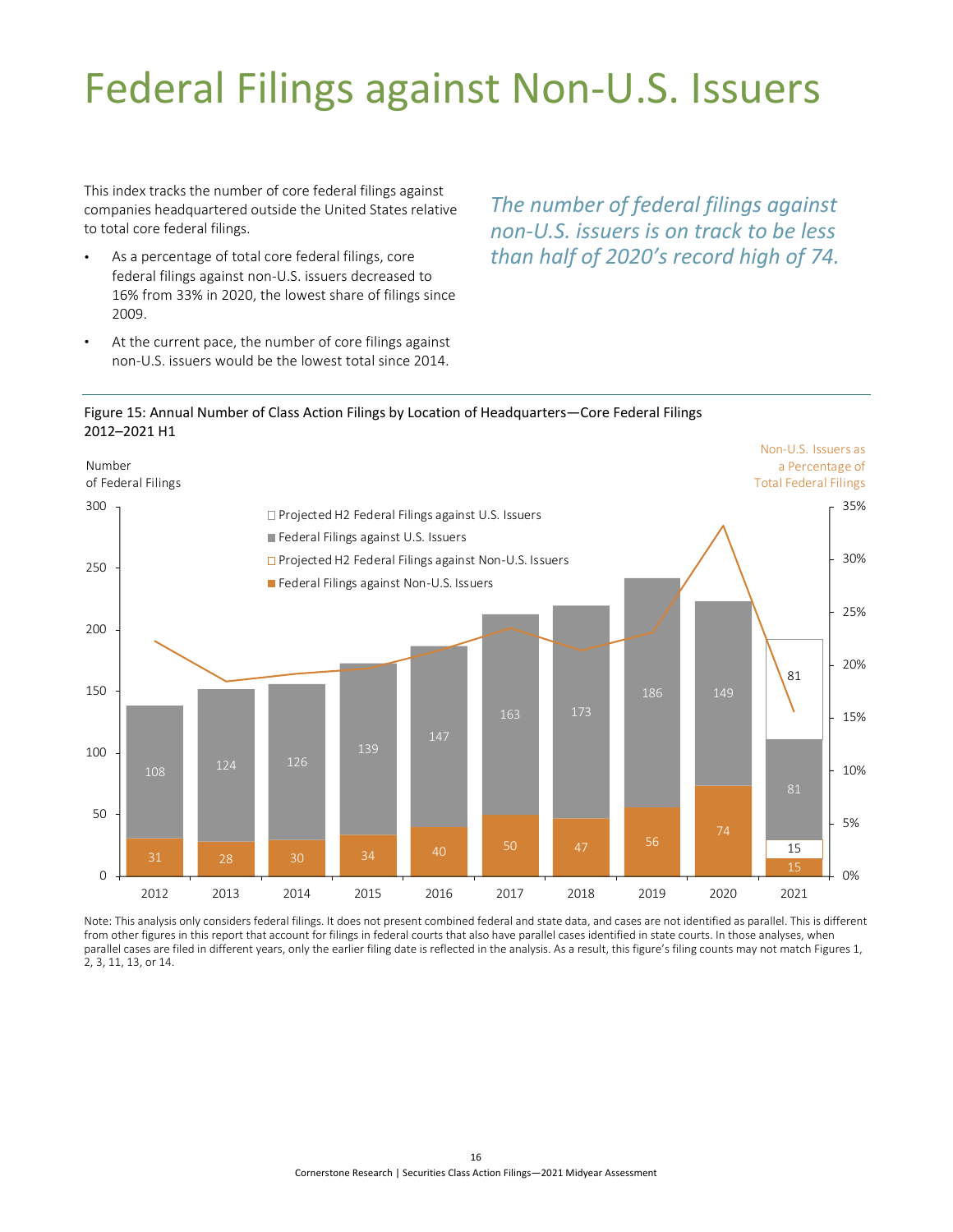- <span id="page-19-2"></span><span id="page-19-1"></span>All nine core filings against Asian firms were against Chinese firms. Three of the nine core filings against Chinese firms included allegations related to cryptocurrency, and one of the nine included allegations related to COVID-19.
- Of the three core filings against Canadian companies, one had allegations related to cannabis, continuing the trend of at least one Canadian cannabis filing in each half year since its legalization in Canada in October 2018.
- Core filings against European firms (three filings) declined to the lowest amount since the first half of 2015.

*While overall there were fewer core federal filings against foreign firms, 60% were against Asian firms.*



֦

<span id="page-19-0"></span>Figure 16: Non-U.S. Filings by Location of Headquarters—Core Federal Filings

Source: United Nations, "Regional Groups of Member States"

Note: This analysis only considers federal filings. It does not present combined federal and state data, and cases are not identified as parallel. This is different from other figures in this report that account for filings in federal courts that also have parallel cases identified in state courts. In those analyses, when parallel cases are filed in different years, only the earlier filing date is reflected in the analysis. As a result, this figure's filing counts may not match Figures 1, 2, 3, 11, 13, or 14. [See Additional Notes to Figures](#page-26-0) for more detailed information.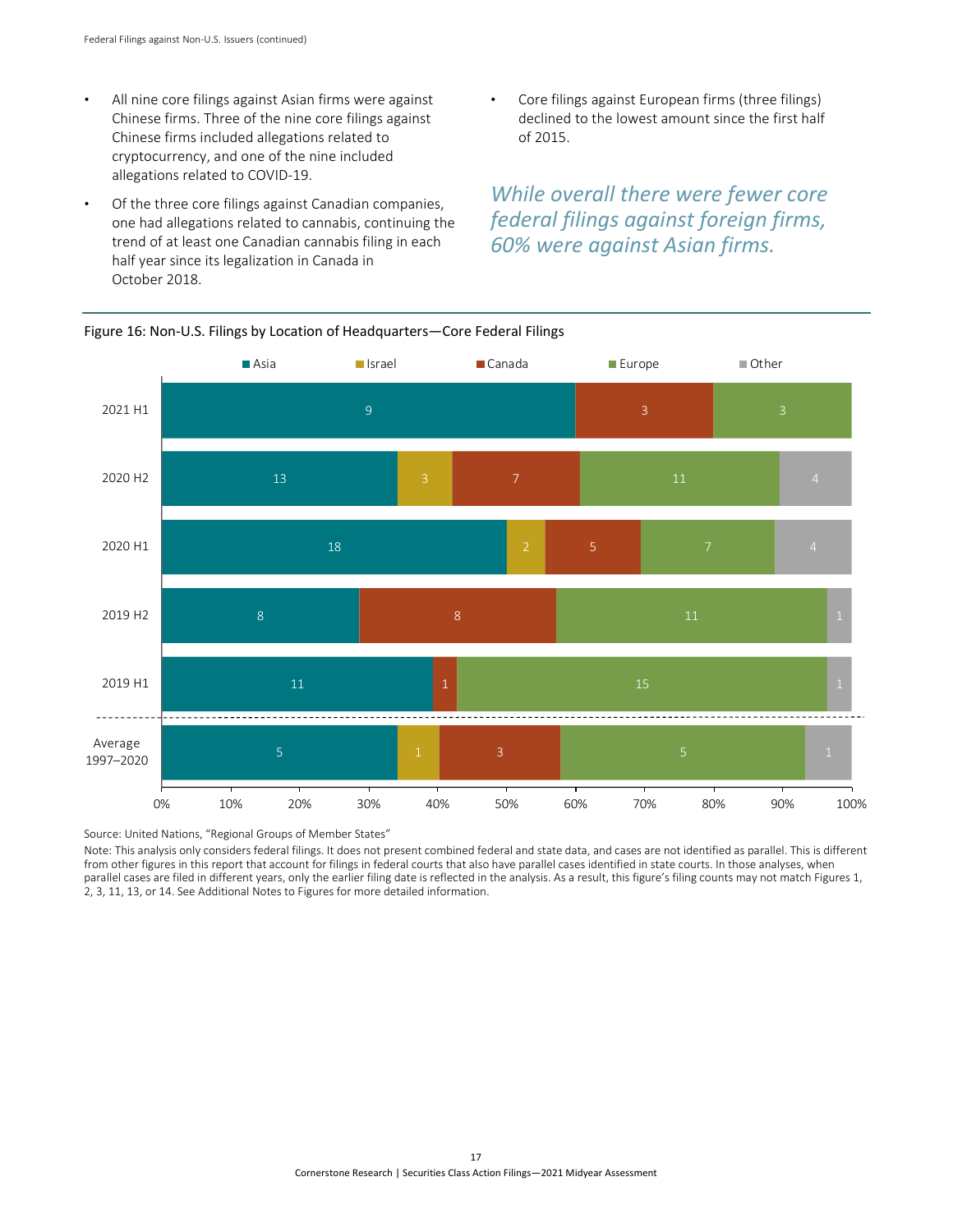## <span id="page-20-0"></span>Industry Comparison of Federal Filings

This analysis of core federal filings encompasses both the large capitalization companies of the S&P 500 and smaller companies.

- Financial sector filings declined from 16 and 13 filings in 2020 H1 and H2, respectively, to nine filings in 2021 H1, 60% of the 1997–2020 semiannual average of 15 filings.
- The Consumer Cyclical sector (16 filings) returned to the high level of activity seen in 2020 H1 (17 filings), after decreasing to levels in 2020 H2 that were in line with the historical average.

*Filings in the financial sector fell to less than two-thirds of the 1997–2020 semiannual average.* 

- The Energy sector had nearly twice as many filings as it did in 2020 H2 and was also well above the 1997–2020 semiannual average.
- Consumer Non-Cyclical continued to be the most common sector with 31 filings, 13 of which were in the Biotechnology subsector.

#### <span id="page-20-1"></span>Figure 17: Filings by Industry—Core Federal Filings

Consumer Non-Cyclical Communications Technology Financial Industrial Consumer Cyclical Energy Basic Materials Utilities

j



Note:

1. Filings with missing sector information or infrequently used sectors may be excluded. As a result, numbers in this chart may not match other total counts listed in the report.

2. This analysis only considers federal filings. It does not present combined federal and state data, and cases are not identified as parallel. This is different from other figures in this report that account for filings in federal courts that also have parallel cases identified in state courts. In those analyses, when parallel cases are filed in different years, only the earlier filing date is reflected in the analysis. As a result, this figure's filing counts may not match Figures 1, 2, 3, 11, 13, or 14.

3. Sectors are based on the Bloomberg Industry Classification System.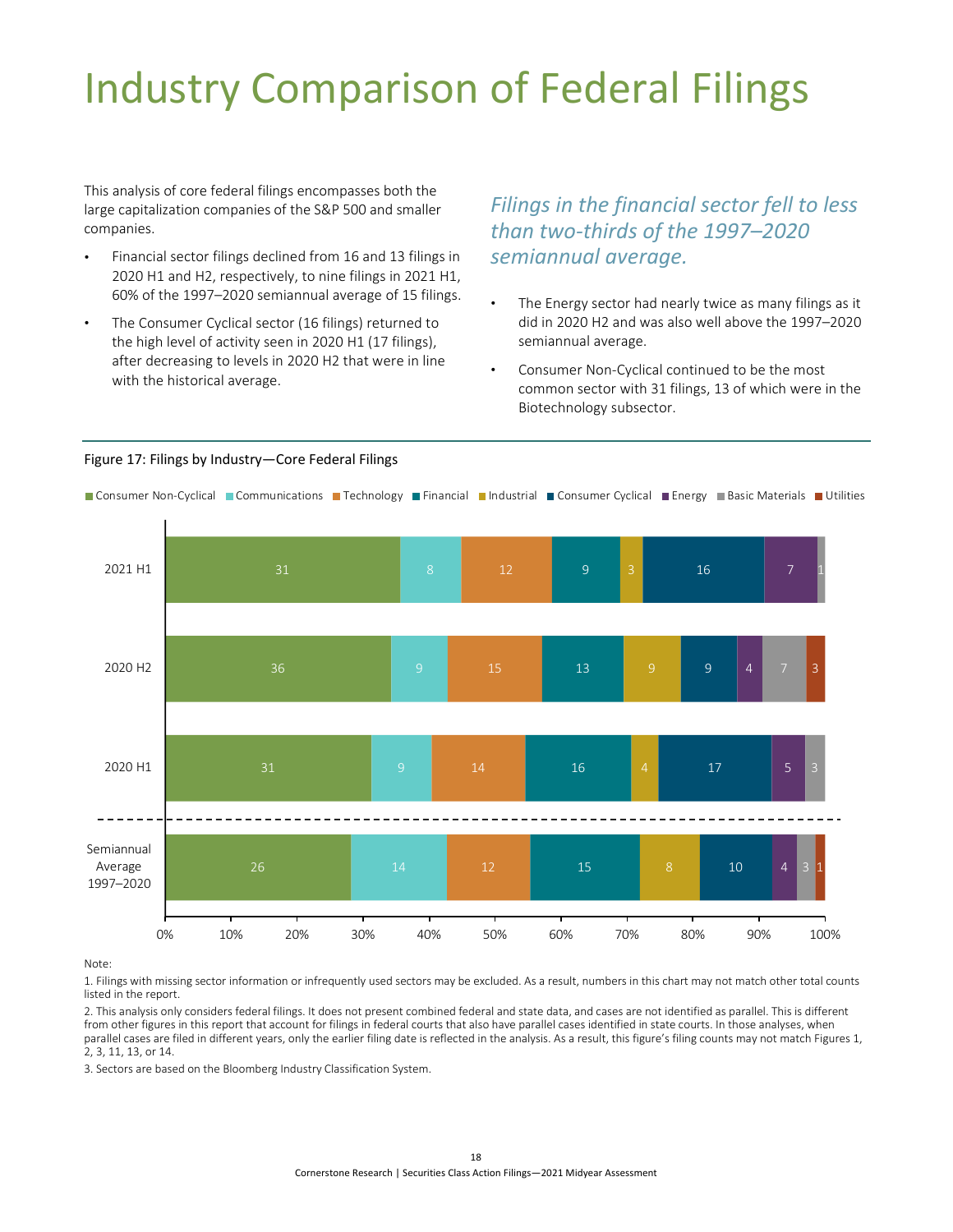## <span id="page-21-0"></span>Federal Filings by Circuit

- The Second and Ninth Circuits combined made up 72% of all core federal filings in the first half of 2021, in line with 2020 H1 and H2 (68% and 71%, respectively) and above the 1997–2020 semiannual average of 55%.
- Core filings in the Ninth Circuit decreased 35% to 28 filings, still slightly above the 1997–2020 semiannual average of 25. Core filings in the Second Circuit (41) remained consistent with 2020 H1 and H2 (41 and 36, respectively) and were above the 1997–2020 semiannual average of 27.
- Total MDL for Second Circuit filings fell from \$385 billion to \$92 billion in 2021 H1, a 77% decline. While the \$385 billion MDL in 2020 H2 was abnormally high, the \$92 billion 2021 H1 MDL was below the 1997–2020 semiannual average of \$126 billion. [\(See](#page-29-1)  [Appendix 4\)](#page-29-1)
- SPAC-related actions (which include M&A filings) were typically filed in the Second and Ninth circuits (10 filings and seven filings, respectively). Collectively, these circuits accounted for 63% of SPAC filings from 2019 H1 to 2021 H1.
- There were no core filings in the Seventh, Eighth, Tenth, or D.C. Circuits.

*Core filings in the Ninth Circuit decreased 35% to 28 filings, slightly above the 1997–2020 semiannual average of 25.*

......................



### <span id="page-21-1"></span>Figure 18: Filings by Circuit—Core Federal Filings

Note: This analysis only considers federal filings. It does not present combined federal and state data, and cases are not identified as parallel. This is different from other figures in this report that account for filings in federal courts that also have parallel cases identified in state courts. In those analyses, when parallel cases are filed in different years, only the earlier filing date is reflected in the analysis. As a result, this figure's filing counts may not match Figures 1, 2, or 3.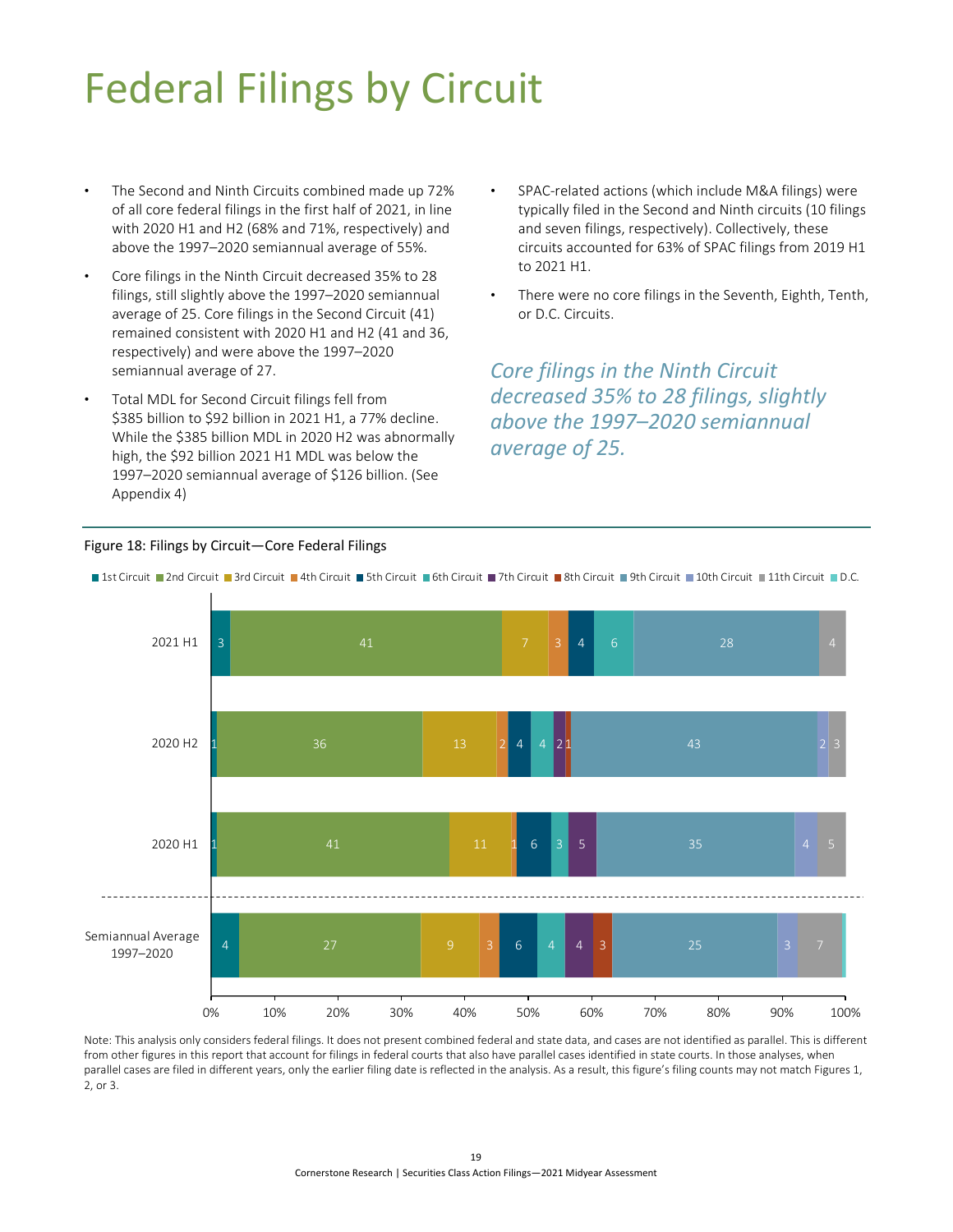### <span id="page-22-0"></span>New Developments

### *Goldman Sachs Group v. Arkansas Teacher Retirement System*

On June 21, 2021, the U.S. Supreme Court decided *Goldman Sachs Group v. Arkansas Teacher Retirement System*, <sup>1</sup> vacating class certification and holding that the U.S. Court of Appeals for the Second Circuit should have considered the generic nature of Goldman Sachs Group's alleged misstatements in determining whether those statements impacted the price of Goldman Sachs Group's stock. The Court remanded the case "for the Second Circuit to consider all record evidence relevant to price impact, regardless whether that evidence overlaps with materiality or any other merits issue."

The Court recognized that, in cases based on the price maintenance or inflation maintenance theory, the generic nature of an alleged misrepresentation can be particularly important. The Court observed that an inference that a "back-end price drop equals front-end inflation starts to break down when there is a mismatch between the contents of the misrepresentation and the corrective disclosure." In such cases, "there is less reason to infer front-end price inflation—that is, price impact—from the back-end price drop."

### Applicability of PSLRA Mandatory Discovery Stay to State 1933 Act **Cases**

The U.S. Supreme Court has agreed to consider whether a Private Securities Litigation Reform Act (PSLRA) provision that requires all discovery to be stayed during the pendency of a motion to dismiss applies to 1933 Act cases brought in state court.

In Pivotal Software v. Tran,<sup>2</sup> investors filed parallel claims under the 1933 Act in both state and federal court. Initially the state court action was stayed to allow the federal action to proceed. The federal judge dismissed the federal action, finding that plaintiffs had not plausibly alleged that any statements in the IPO documents were misleading. When the state court case resumed, Pivotal moved, pursuant to the PSLRA, that discovery be stayed while the court considered its motion to dismiss. However, the state court judge held that the PSLRA's automatic discovery stay provision was procedural and therefore only applied to cases in federal court, not in state court. The Supreme Court agreed to hear the case

to resolve a split of authority among state courts considering the applicability of the PSLRA's automatic and mandatory discovery stay provision in 1933 Act cases filed in state court.

### Scope of Statements Sheltered under the PSLRA Forward-Looking Safe Harbor

Several decisions in the Ninth Circuit have expanded the scope of statements sheltered under the PSLRA's forwardlooking safe harbor.

In *Friedman v. Tesla Inc.*, <sup>3</sup> on January 26, 2021, the Ninth Circuit affirmed the dismissal of the action, holding that plaintiffs had failed to identify any actionable misrepresentation because most of the relevant statements were simply "optimistic projections" regarding production capabilities that qualified for protection under the PSLRA's safe harbor for forwardlooking statements. The Ninth Circuit held that the safe harbor protects companies and senior officers when speaking about future plans and projections, even when those statements touch on the current state of the company.

On May 24, 2021, in *Murphy v. Precision Castparts*, <sup>4</sup> the District of Oregon entered summary judgment for defendants and held, citing *Tesla*, that defendants' "relatively generic" statements "were not sufficiently concrete to qualify as 'a concrete factual assertion about a specific present or past circumstance,' nor specific enough for . . . Plaintiffs to establish falsity."

These decisions draw an important distinction between statements of present fact and statements of opinion or future aspirations, and confirm that the safe harbor applies to mixed statements—statements that are forward-looking but also incorporate underlying assumptions relating to past or present facts.

<sup>1.</sup> Goldman Sachs Group v. Arkansas Teacher Retirement System, No. 20-222, 594 U.S. (2021).

<sup>2.</sup> Pivotal Software Inc. v. Tran, No. CGC-19-576750 (Cal. Super. Ct. Mar. 4, 2021). See also In Re Pivotal Securities Litigation, No. 3:19-cv-03589 (N.D. Cal. July 21, 2020).

<sup>3.</sup> Friedman v. Tesla, No. 3:17-cv-05828-CRB (9th Cir. Jan. 26, 2021).

<sup>4.</sup> Murphy v. Precision Castparts Corp., No. 3:16-cv-00521-SB (D. Or. May 24, 2021). See also Ferreira v. Funko Inc., No. 2:20-cv-02319-VAP-PJW (C.D. Cal. Feb. 25, 2021).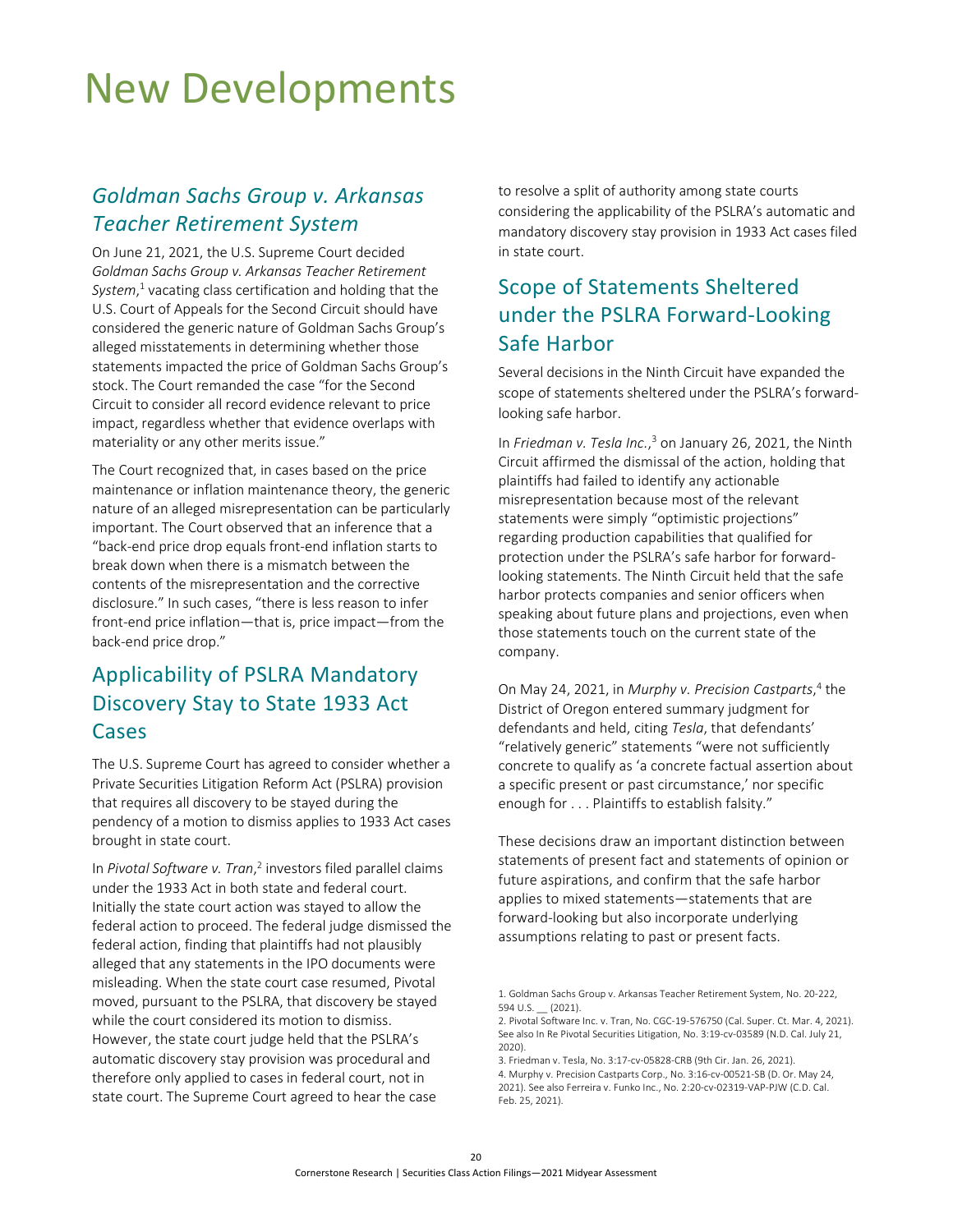## <span id="page-23-1"></span><span id="page-23-0"></span>Glossary

**Annual Number of Class Action Filings by Location of** 

**Headquarters** (formerly known as the Class Action Filings Non-U.S. Index) tracks the number of core federal filings against non-U.S. issuers (companies headquartered outside the United States) relative to total core federal filings.

**Class Action Filings Index® (CAF Index®)** tracks the number of federal securities class action filings.

**Core filings** are all state 1933 Act class actions and all federal securities class actions excluding those defined as M&A filings.

*Cyan* refers to *Cyan Inc. v. Beaver County Employees Retirement Fund.* In this March 2018 opinion, the U.S. Supreme Court ruled that 1933 Act claims may be brought to state venues and are not removable to federal court.

**De-SPAC Transaction** refers to the transaction by which a SPAC acquires and merges with a previously private company, which will assume the SPAC's exchange listing.

**Disclosure Dollar Loss Index® (DDL Index®)** measures the aggregate DDL for all federal and state filings over a period of time. DDL is the dollar value change in the defendant firm's market capitalization between the trading day immediately preceding the end of the class period and the trading day immediately following the end of the class period. DDL should not be considered an indicator of liability or measure of potential damages. Instead, it estimates the impact of all information revealed at the end of the class period, including information unrelated to the litigation.

#### **Dollar Loss on Offered Shares Index™(DLOS Index™)**

measures the aggregate DLOS for federal filings with only Section 11 claims and for state 1933 Act filings. DLOS is the change in the dollar value of shares acquired by members of the putative class. It is the difference in the price of offered shares (i.e., from the date the registration statement becomes effective through the end of the class period) multiplied by the shares offered. DLOS should not be considered an indicator of liability or measure of potential damages. Instead, it estimates the impact of all information revealed between the date of the registration statement and the complaint filing date, including information unrelated to the litigation.

**Filing lag** is the number of days between the end of a class period and the filing date of the securities class action.

**First identified complaint** is the first complaint filed of one or more securities class action complaints with the same underlying allegations filed against the same defendant or set of defendants. When there is no federal complaint and multiple state complaints are filed, they are treated as separate filings.

**Market capitalization losses** measure changes to market values of the companies subject to class action filings. This report tracks market capitalization losses for defendant firms during and at the end of class periods. They are calculated for publicly traded common equity securities, closed-ended mutual funds, and exchange-traded funds where data are available. Declines in market capitalization may be driven by market, industry, and/or firm-specific factors. To the extent that the observed losses reflect factors unrelated to the allegations in class action complaints, indices based on class period losses would not be representative of potential defendant exposure in class actions. This is especially relevant in the post-*Dura* securities litigation environment. In April 2005, the U.S. Supreme Court ruled that plaintiffs in a securities class action are required to establish a causal connection between alleged wrongdoing and subsequent shareholder losses. This report tracks market capitalization losses at the end of each class period using DDL, and market capitalization losses during each class period using MDL.

**Maximum Dollar Loss Index® (MDL Index®)** measures the aggregate MDL for all federal and state filings over a period of time. MDL is the dollar value change in the defendant firm's market capitalization from the trading day with the highest market capitalization during the class period to the trading day immediately following the end of the class period. MDL should not be considered an indicator of liability or measure of potential damages. Instead, it estimates the impact of all information revealed during or at the end of the class period, including information unrelated to the litigation.

**Merger and acquisition (M&A) filings** are securities class actions filed in federal courts that have Section 14 claims, but no Rule 10b-5, Section 11, or Section 12(a) claims, and involve merger and acquisition transactions.

*Sciabacucchi* refers to *Salzberg v. Sciabacucchi*. On March 18, 2020, the Delaware Supreme Court held that forum-selection provisions in corporate charters requiring that some class action securities claims under the 1933 Act be adjudicated in federal courts are enforceable.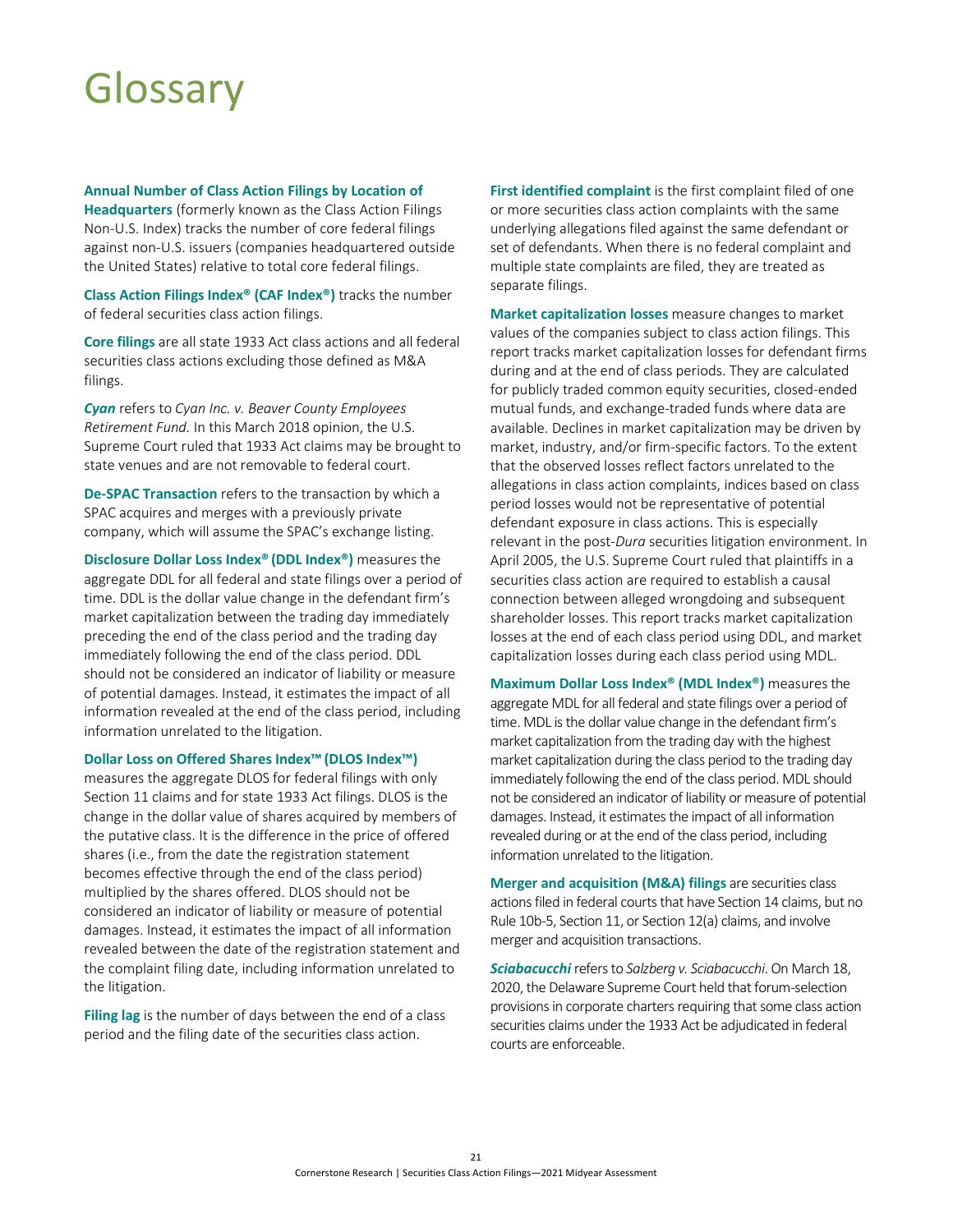**Securities Class Action Clearinghouse** is an authoritative source of data and analysis on the financial and economic characteristics of federal securities fraud class action litigation, cosponsored by Cornerstone Research and Stanford Law School.

**State 1933 Act filing** is a class action filed in a state court that asserts claims under Section 11 and/or Section 12 of the Securities Act of 1933. These filings may also have Section 15 claims, but do not have Rule 10b-5 claims.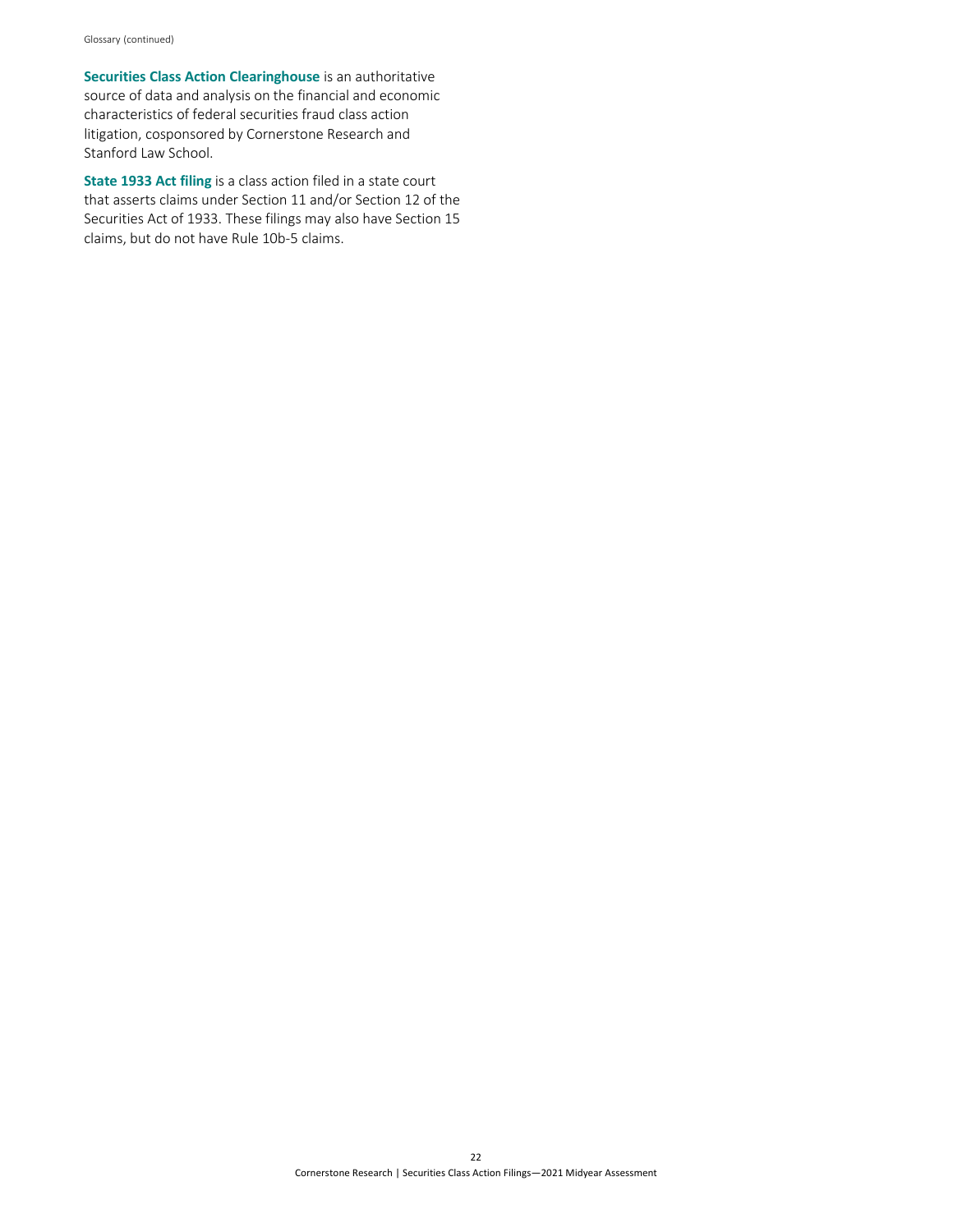## <span id="page-25-1"></span><span id="page-25-0"></span>Additional Notes to Figures

#### **[Figure 2: Federal Section](#page-5-2) 11 and State 1933 Act Class Action Filings by Venue**

1. The federal Section 11 data displayed may contain Rule 10b-5 claims, but state 1933 Act filings do not.

2. This figure presents combined federal and state data. Filings in federal courts may have parallel cases filed in state courts. When parallel cases are filed in different years, only the earlier filing is reflected in the figure above. Filings against the same company brought in different states without a filing brought in federal court are counted as unique state filings. As a result, this figure's filing counts may not match those in Figures 11, 14, 15, 16, 17, or 18.

3. Beginning in 2018, California state filings may contain either Section 11 or Section 12 claims. Of the 16 filings in California in 2018, six filings contained Section 12 claims without also containing Section 11 claims.

#### **[Figure 4: Summary of Trend Cases](#page-7-2)**

#### **Definitions:**

 **Cybersecurity** filings are those in which allegations relate to data breaches or security vulnerabilities.

**Opioid** filings involve allegations related to opiate drugs that are addictive, were falsely marketed as non-addictive, or caused other opiate-related issues.

**Sexual misconduct** filings involve allegations of sexual harassment that are central to the claims.

**Cryptocurrency** filings include blockchain or cryptocurrency companies that engaged in the sale or exchange of tokens (commonly initial coin offerings), cryptocurrency mining, cryptocurrency derivatives, or that designed blockchain-focused software.

**Cannabis** filings include companies financing, farming, distributing, or selling cannabis and cannabidiol products.

**COVID-19** filings include allegations related to companies negatively impacted by the virus or looking to address demand for products as a result of the virus.

**SPAC** filings concern companies that went public for the express purpose of acquiring an existing company in the future.

Note: SPAC filings count both core and M&A federal filings. All other trends only count core federal filings. SPAC filings include current and former SPACs.

#### **[Figure 5: Filings by Industry—Core Federal SPAC Filings](#page-8-2)**

1. SPAC filings concern companies that went public for the express purpose of acquiring an existing company in the future. SPAC filings include current and former SPACs.

2. Filings with missing sector information or infrequently used sectors may be excluded.

3. Sectors are based on the Bloomberg Industry Classification System.

#### **[Figure 6: Median Lag between De-SPAC Transaction and](#page-9-2)  Core Federal SPAC Filings**

1. SPAC filings concern companies that went public for the express purpose of acquiring an existing company in the future. These include current and former SPACs.

2. Federal M&A SPAC filings are not considered, as they typically occur before the closing date of the De-SPAC Transaction. Additionally, two filings against SPACs that did not complete the merger transactions referenced in the filing are excluded from the filing lag comparison.

3. Year refers to the year in which the complaint was filed.

#### **[Figure 10: Percentage of U.S. Exchange-Listed Companies](#page-13-2)  Subject to Federal or State Filings**

1. Percentages are calculated by dividing the count of issuers listed on the NYSE or Nasdaq subject to filings by the number of companies listed on the NYSE or Nasdaq as of the beginning of the year. Percentages may not sum due to rounding.

2. Core Filings and M&A Filings do not include instances in which a company has been subject to both a core and M&A filing in the same year. These are reported separately in the category labeled Both Core and M&A Filings. Since 2009 there have been 21 instances in which a company has been subject to both core and M&A filings in the same year. In 2016, 2017, 2019, and 2020, these filings represented 0.1% of U.S. exchange-listed companies. In 2009, 2010, 2013, and 2015, these filings accounted for less than 0.1% of U.S. exchange-listed companies.

3. Listed companies were identified by taking the count of listed securities at the beginning of each year and accounting for cross-listed companies or companies with more than one security traded on a given exchange. Securities were counted if they were classified as common stock or ADRs and listed on the NYSE or Nasdaq.

4. This figure presents combined federal and state data. Filings in federal courts may have parallel cases filed in state courts. When parallel cases are filed in different years, only the earlier filing is reflected in the figure above. Filings against the same company brought in different states without a filing brought in federal court are counted as unique state filings. The figure begins including issuers facing suits in state 1933 Act filings in 2010.

#### **Figure 11: State 1933 [Act Filings by State](#page-14-2)**

1. This analysis counts all filings in state courts. It does not present data on a combined federal and state basis, nor does it identify or account for cases that have parallel filings in both state and federal courts. As a result, totals in this analysis may not match Figures 1, 2, 3, 13, 14, 15, 16, 17, or 18. 2. All Others contains filings in Alabama, Arizona, Colorado, Florida, Georgia, Illinois, Indiana, Iowa, Massachusetts, Michigan, Nevada, New Hampshire, New Jersey, Ohio, Oregon, Pennsylvania, Rhode Island, Tennessee, Texas, Utah, Washington, West Virginia, and Wisconsin. 3. Beginning in 2018, California state filings may contain either Section 11 or Section 12 claims. Of the 16 filings in California in 2018, six filings contained Section 12 claims without also containing Section 11 claims.

#### **[Figure 12: Dollar Loss on Offered Shares Index™ \(DLOS](#page-15-2)  Index™) for Federal Section 11–Only and State 1933 Act Filings**

1. This analysis compares all Section 11 filings in federal courts with all 1933 Act filings in state courts. It does not present data on a combined federal and state basis, nor does it identify or account for cases that have parallel filings in both state and federal courts.

2. Federal filings included in this analysis must contain a Section 11 claim and may contain a Section 12 claim, but do not contain Section 10(b) claims. Beginning in 2018, California state filings may contain either Section 11 or Section 12 claims. Of the 16 filings in California in 2018, six filings contained Section 12 claims without also containing Section 11 claims.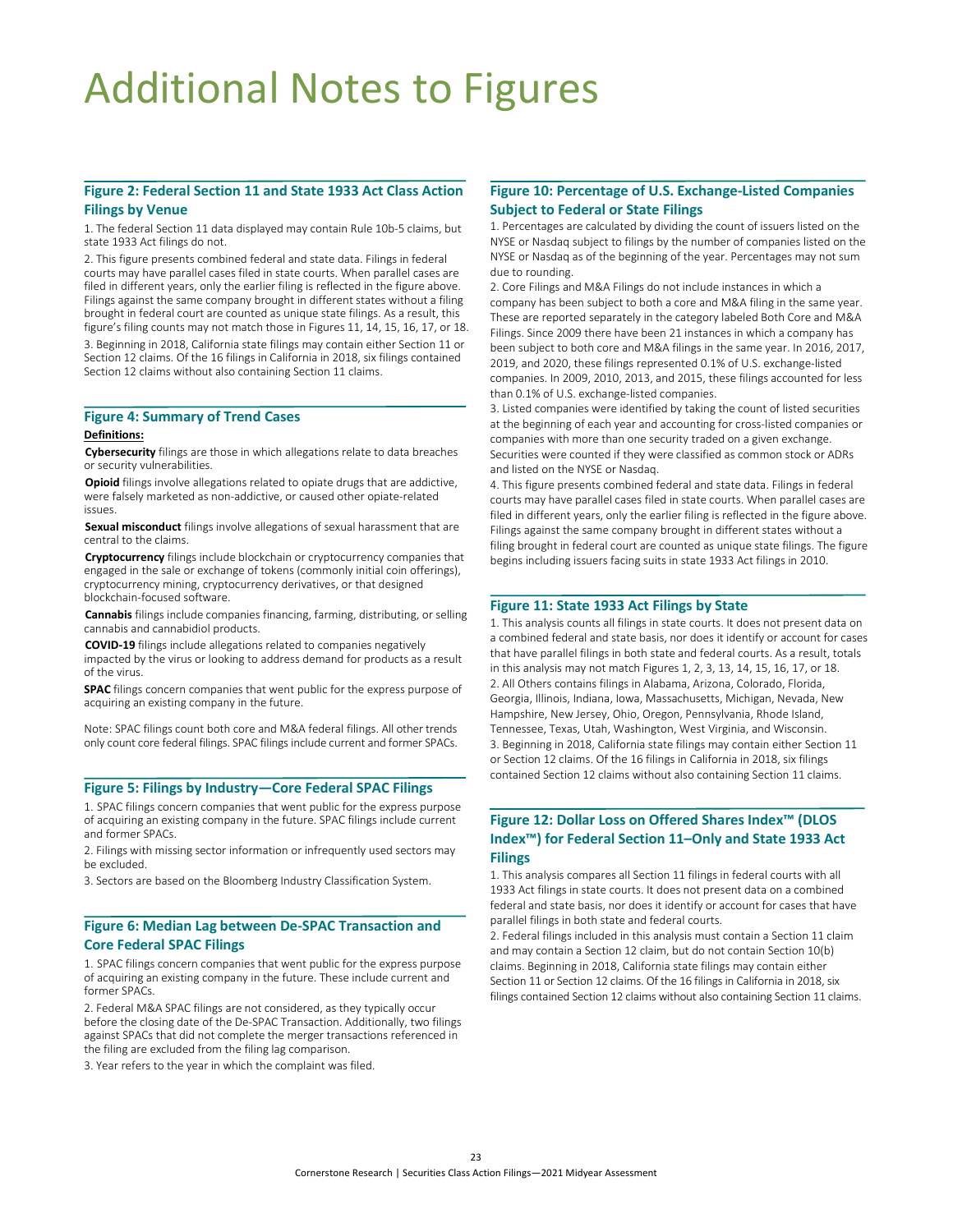### <span id="page-26-0"></span>**[Figure 13: Semiannual Federal Section](#page-16-2) 11 and State**

#### **1933 Act Filings**

1. The federal Section 11 filings displayed may include Rule 10b-5 claims, but state 1933 Act filings do not.

2. This figure presents combined federal and state data. Filings in federal courts may have parallel cases filed in state courts. When parallel cases are filed in different halves, only the earlier filing is reflected in the figure. Filings against the same company brought in different states without a filing brought in federal court are counted as unique state filings. As a result, this figure's filing counts may not match those in Figures 11, 14 , 15, 16, 17, or 18. 3. Beginning in 2018, California state filings may contain either Section 11 or Section 12 claims. Of the 16 filings in California in 2018, six filings contained Section 12 claims without also containing Section 11 claims.

#### **Figure 14: Federal Section 11 and State 1933 Act Class [Action Filings by Type of Security Issuance](#page-17-2)**

1. This analysis compares all Section 11 filings in federal courts with all 1933 Act filings in state courts. It does not present data on a combined federal and state basis, nor does it identify or account for cases that have parallel filings in both state and federal courts. As a result, this figure's filing counts may not match Figures 1, 2, 3, 11, 13, 15, 16, 17, or 18.

2. The federal Section 11 data displayed may contain Rule 10b-5 claims, but state 1933 Act filings do not.

3. Beginning in 2018, California state filings may contain either Section 11 or Section 12 claims. Of the 16 filings in California in 2018, six filings contained Section 12 claims without also containing Section 11 claims.

4. There was one federal court filing in 2019 related to both a mergerrelated issuance and SEO. This analysis categorizes this filing as relating to a merger-related issuance to avoid double-counting.

#### **[Figure 16: Non-U.S. Filings by Location of Headquarters—](#page-19-2) Core Federal Filings**

1. The "Asia" category includes filings for companies headquartered in Hong Kong.

2. In 2020, the definition for region was changed to use groupings set by the United Nations. As a result, counts in this figure may not match those in prior reports.

3. This analysis only considers federal filings. It does not present combined federal and state data, and cases are not identified as parallel. This is different from other figures in this report that account for filings in federal courts that also have parallel cases identified in state courts. In those analyses, when parallel cases are filed in different years, only the earlier filing date is reflected in the analysis. As a result, this figure's filing counts may not match Figures 1, 2, 3, 11, 13, or 14.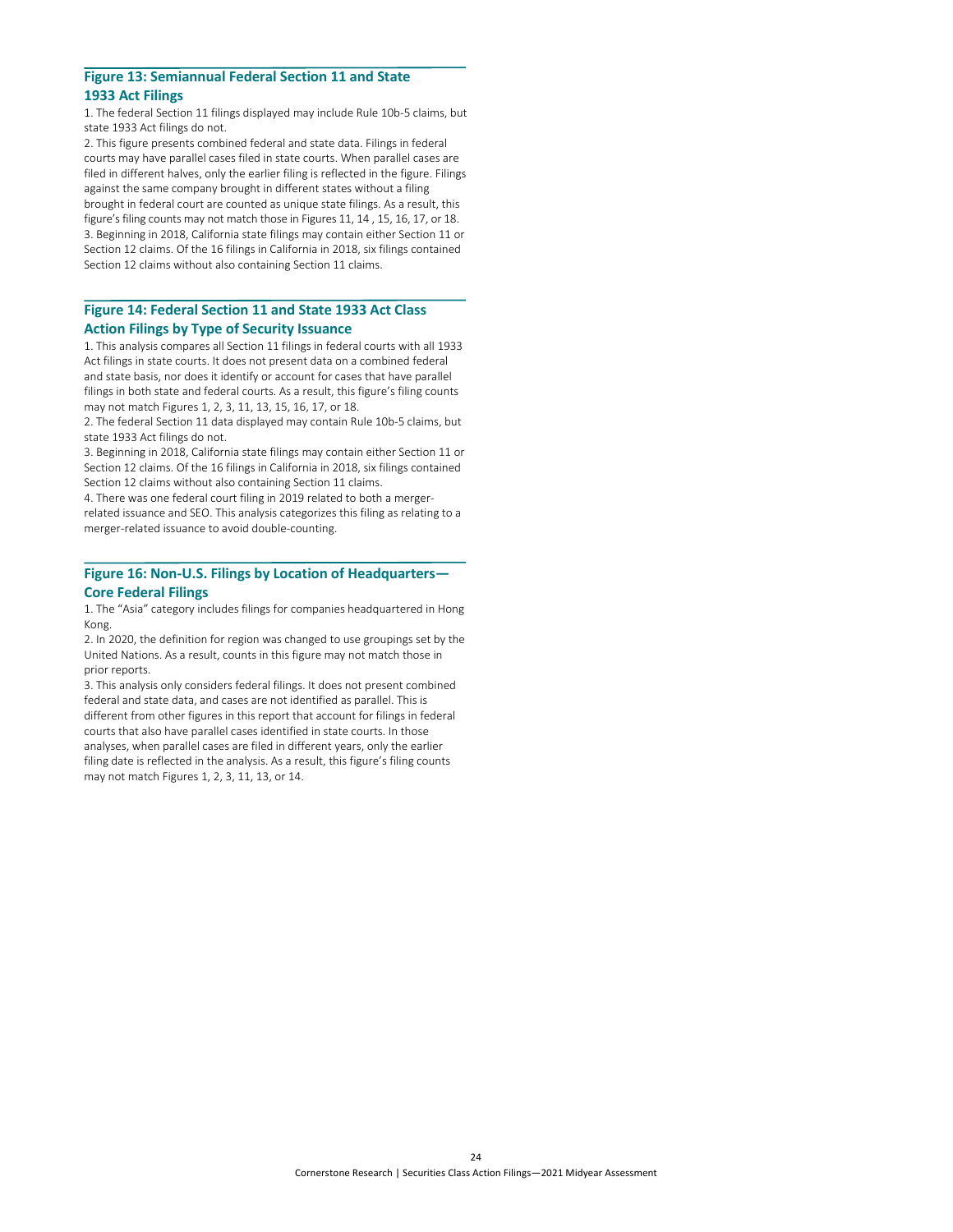### <span id="page-27-2"></span><span id="page-27-0"></span>Appendices

#### <span id="page-27-1"></span>Appendix 1: Filings Basic Metrics

|                      |                         |                 |                                   | <b>Disclosure Dollar Loss</b> |                         | <b>Maximum Dollar Loss</b>        |                          |                         |  |  |
|----------------------|-------------------------|-----------------|-----------------------------------|-------------------------------|-------------------------|-----------------------------------|--------------------------|-------------------------|--|--|
|                      | Class Action<br>Filings | Core<br>Filings | <b>DDL Total</b><br>(\$ Billions) | Average<br>(\$ Millions)      | Median<br>(\$ Millions) | <b>MDL Total</b><br>(\$ Billions) | Average<br>(\$ Millions) | Median<br>(\$ Millions) |  |  |
|                      |                         |                 |                                   |                               |                         |                                   |                          |                         |  |  |
| 1997 H1              | 79                      | 79              | \$11                              | \$169                         | \$42                    | \$52                              | \$767                    | \$396                   |  |  |
| 1997 H2              | 95                      | 95              | \$30                              | \$354                         | \$73                    | \$93                              | \$1,077                  | \$411                   |  |  |
| 1998 H1              | 115                     | 115             | \$36                              | \$347                         | \$42                    | \$88                              | \$851                    | \$269                   |  |  |
| 1998 H <sub>2</sub>  | 127                     | 127             | \$45                              | \$381                         | \$72                    | \$136                             | \$1,164                  | \$337                   |  |  |
| 1999 H1              | 126                     | 126             | \$63                              | \$568                         | \$99                    | \$146                             | \$1,325                  | \$339                   |  |  |
| 1999 H2              | 83                      | 83              | \$78                              | \$1,048                       | \$129                   | \$218                             | \$2,949                  | \$453                   |  |  |
| 2000 H1              | 111                     | 111             | \$164                             | \$1,708                       | \$92                    | \$331                             | \$3,452                  | \$444                   |  |  |
| 2000 H2              | 105                     | 105             | \$76                              | \$793                         | \$143                   | \$429                             | \$4,469                  | \$975                   |  |  |
| 2001 H1              | 103                     | 103             | \$137                             | \$1,473                       | \$98                    | \$990                             | \$10,642                 | \$990                   |  |  |
| 2001 H2              | 77                      | 77              | \$61                              | \$872                         | \$69                    | \$497                             | \$7,097                  | \$657                   |  |  |
| 2002 H1              | 109                     | 109             | \$81                              | \$776                         | \$117                   | \$926                             | \$8,899                  | \$1,402                 |  |  |
| 2002 H2              | 115                     | 115             | \$120                             | \$1,212                       | \$184                   | \$1,121                           | \$11,320                 | \$1,547                 |  |  |
| 2003 H1              | 105                     | 105             | \$48                              | \$493                         | \$92                    | \$335                             | \$3,455                  | \$531                   |  |  |
| 2003 H2              | 87                      | 87              | \$29                              | \$394                         | \$100                   | \$240                             | \$3,242                  | \$368                   |  |  |
| 2004 H1              | 111                     | 111             | \$57                              | \$641                         | \$101                   | \$307                             | \$3,455                  | \$428                   |  |  |
| 2004 H2              | 117                     | 117             | \$87                              | \$821                         | \$117                   | \$418                             | \$3,947                  | \$622                   |  |  |
| 2005 H1              | 109                     | 109             | \$57                              | \$618                         | \$135                   | \$245                             | \$2,632                  | \$463                   |  |  |
| 2005 H2              | 73                      | 73              | \$35                              | \$562                         | \$167                   | \$117                             | \$1,862                  | \$513                   |  |  |
| 2006 H1              | 65                      | 65              | \$21                              | \$390                         | \$118                   | \$125                             | \$2,308                  | \$413                   |  |  |
| 2006 H2              | 55                      | 55              | \$31                              | \$611                         | \$97                    | \$169                             | \$3,387                  | \$439                   |  |  |
| 2007 H1              | 69                      | 69              | \$37                              | \$650                         | \$153                   | \$171                             | \$2,992                  | \$763                   |  |  |
| 2007 H2              | 108                     | 108             | \$121                             | \$1,222                       | \$159                   | \$530                             | \$5,351                  | \$660                   |  |  |
| 2008 H1              | 111                     | 111             | \$92                              | \$1,340                       | \$224                   | \$471                             | \$6,822                  | \$1,361                 |  |  |
| 2008 H2              | 113                     | 113             | \$129                             | \$1,674                       | \$163                   | \$346                             | \$4,488                  | \$1,001                 |  |  |
| 2009 H1              | 82                      | 79              | \$49                              | \$1,290                       | \$167                   | \$352                             | \$9,251                  | \$1,176                 |  |  |
| 2009 H2              | 82                      | 78              | \$35                              | \$552                         | \$134                   | \$199                             | \$3,153                  | \$935                   |  |  |
| 2010 H1              | 71                      | 58              | \$54                              | \$1,168                       | \$162                   | \$345                             | \$7,492                  | \$730                   |  |  |
| 2010 H2              | 103                     | 77              | \$19                              | \$318                         | \$141                   | \$129                             | \$2,195                  | \$392                   |  |  |
| 2011 H1              | 94                      | 73              | \$49                              | \$740                         | \$93                    | \$256                             | \$3,882                  | \$384                   |  |  |
| 2011 H2              | 95                      | 73              | \$66                              | \$956                         | \$91                    | \$267                             | \$3,871                  | \$685                   |  |  |
| 2012 H1              | 88                      | 81              | \$61                              | \$841                         | \$150                   | \$253                             | \$3,460                  | \$659                   |  |  |
| 2012 H2              | 66                      | 61              | \$36                              | \$648                         | \$153                   | \$152                             | \$2,720                  | \$542                   |  |  |
| 2013 H1              | 75                      | 68              | \$25                              | \$407                         | \$163                   | \$115                             | \$1,887                  | \$531                   |  |  |
| 2013 H2              | 90                      | 84              | \$79                              | \$1,022                       | \$148                   | \$162                             | \$2,110                  | \$538                   |  |  |
| 2014 H1              | 80                      | 73              | \$30                              | \$431                         | \$179                   | \$100                             | \$1,427                  | \$541                   |  |  |
| 2014 H <sub>2</sub>  | 90                      | 85              | \$26                              | \$330                         | \$135                   | \$120                             | \$1,544                  | \$517                   |  |  |
| 2015 H1              | 102                     | 85              | \$48                              | \$577                         | \$90                    | \$126                             | \$1,522                  | \$403                   |  |  |
| 2015 H2              | 115                     | 98              | \$72                              | \$754                         | \$170                   | \$289                             | \$3,039                  | \$644                   |  |  |
| 2016 H1              | 128                     | 101             | \$43                              | \$452                         | \$153                   | \$381                             | \$4,012                  | \$1,031                 |  |  |
| 2016 H2              | 160                     | 103             | \$63                              | \$654                         | \$173                   | \$467                             | \$4,816                  | \$1,059                 |  |  |
| 2017 H1              | 222                     | 126             | \$72                              | \$608                         | \$146                   | \$292                             | \$2,455                  | \$521                   |  |  |
| 2017 H2              | 190                     | 88              | \$53                              | \$683                         | \$189                   | \$220                             | \$2,859                  | \$871                   |  |  |
| 2018 H1              | 211                     | 120             | \$160                             | \$1,534                       | \$233                   | \$653                             | \$6,275                  | \$1,016                 |  |  |
| 2018 H2              | 209                     | 118             | \$171                             | \$1,633                       | \$402                   | \$664                             | \$6,323                  | \$1,134                 |  |  |
| 2019 H1              | 207                     | 134             | \$175                             | \$1,507                       | \$181                   | \$798                             | \$6,880                  | \$828                   |  |  |
| 2019 H2              | 220                     | 133             | \$107                             | \$887                         | \$251                   | \$389                             | \$3,213                  | \$1,192                 |  |  |
| 2020 H1              | 186                     | 122             | \$112                             | \$1,091                       | \$166                   | \$608                             | \$5,907                  | \$1,006                 |  |  |
| 2020 H <sub>2</sub>  | 150                     | 115             | \$162                             | \$1,568                       | \$187                   | \$991                             | \$9,625                  | \$1,004                 |  |  |
| 2021 H1              | 112                     | 100             | \$80                              | \$911                         | \$372                   | \$361                             | \$4,100                  | \$1.383                 |  |  |
| Average<br>1997-2020 | 114                     | 96              | \$71                              | \$829                         | \$143                   | \$351                             | \$4,122                  | \$711                   |  |  |

Note:

1. This figure presents combined federal and state data. Filings in federal courts may have parallel cases filed in state courts. When parallel cases are filed in different years, only the earlier filing is reflected in the figure above. Filings against the same company brought in different states without a filing brought in federal court are counted as unique state filings. State 1933 Act filings are included in the data beginning in 2010. As a result, this figure's filing counts may not match those in Figures 11, 14, 15, 16, 17, or 18.

2. Average and median numbers are calculated only for filings with MDL and DDL data. Filings without MDL and DDL data include M&A-only filings, initial coin offering filings, and other filings where calculations of MDL and DDL are non-obvious.

3. The number and percentage of U.S. exchange-listed firms sued are based on core filings.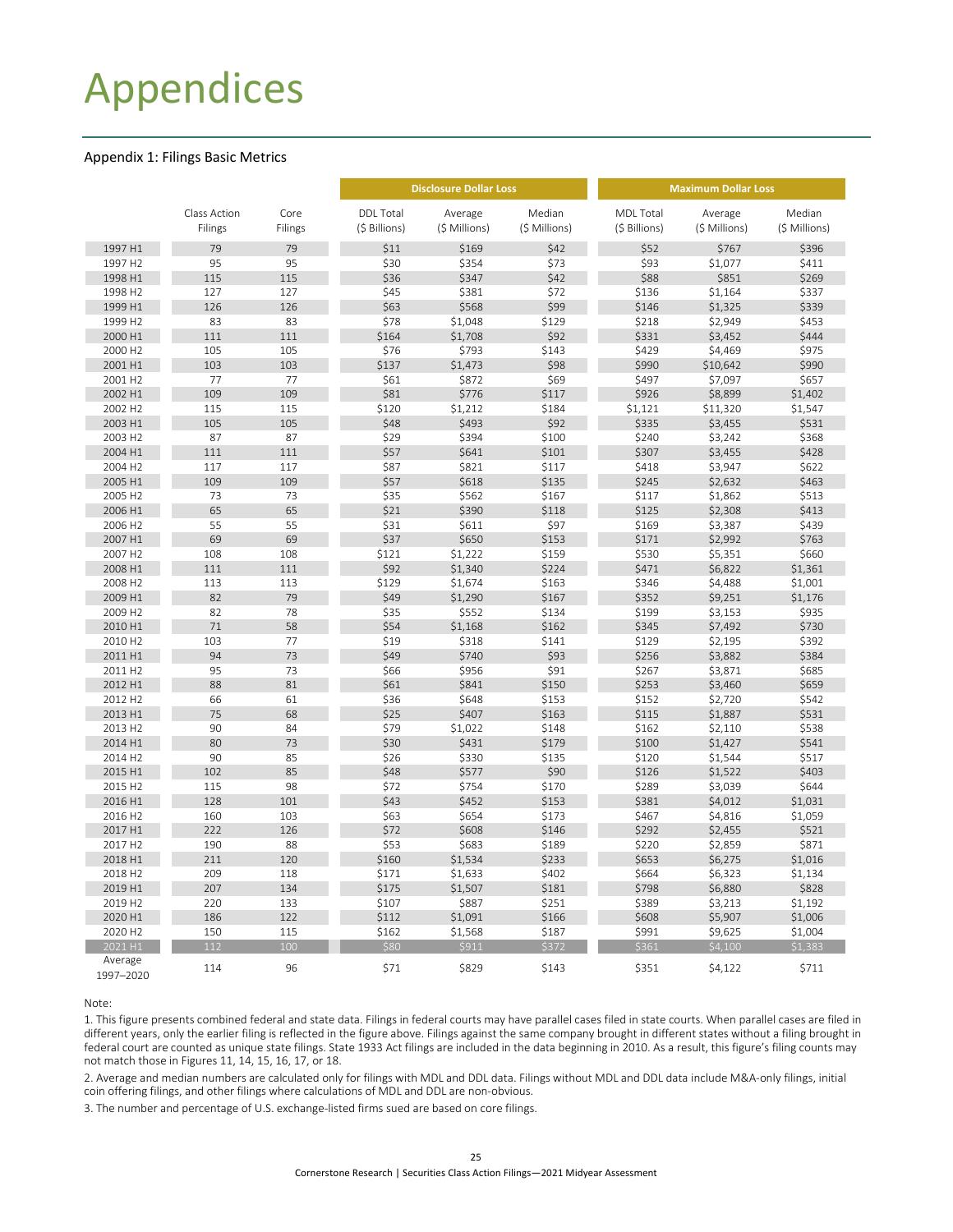#### <span id="page-28-2"></span><span id="page-28-0"></span>Appendix 2: 1933 Act Filings in State Courts

|                      | 1933 Act Filings in State Courts |                |                |                |              |                |                |  |  |  |  |  |
|----------------------|----------------------------------|----------------|----------------|----------------|--------------|----------------|----------------|--|--|--|--|--|
| Year                 | California                       | New York       | Texas          | Massachusetts  | Pennsylvania | Others         | Total          |  |  |  |  |  |
| 2010                 | $\mathbf{1}$                     | $\mathbf{0}$   | $\overline{0}$ | $\mathbf{0}$   | $\mathbf{0}$ | $\mathbf{0}$   | $\mathbf{1}$   |  |  |  |  |  |
| 2011                 | 3                                | $\mathbf{0}$   | $\Omega$       | $\mathbf{O}$   | $\Omega$     | $\Omega$       | 3              |  |  |  |  |  |
| 2012                 | 5                                | $\mathbf{0}$   | $\overline{0}$ | $\mathbf{O}$   | $\Omega$     | $\overline{2}$ | $\overline{7}$ |  |  |  |  |  |
| 2013                 | $\mathbf{1}$                     | $\mathbf{0}$   | $\overline{0}$ | $\mathbf{O}$   | $\mathbf{O}$ | $\Omega$       | $\mathbf{1}$   |  |  |  |  |  |
| 2014                 | 5                                | $\mathbf{0}$   | $\Omega$       | $\mathbf{0}$   | $\mathbf 1$  | $\mathbf{O}$   | 6              |  |  |  |  |  |
| 2015                 | 15                               | $\Omega$       | $\Omega$       | $\overline{2}$ | $\Omega$     | $\Omega$       | 17             |  |  |  |  |  |
| 2016                 | 19                               | $\mathbf{0}$   | $\mathbf{1}$   | $\mathbf{1}$   | $\Omega$     | 6              | 27             |  |  |  |  |  |
| 2017                 | $\overline{7}$                   | $\mathbf{0}$   |                | $\overline{0}$ | $\mathbf{1}$ | $\overline{4}$ | 13             |  |  |  |  |  |
| 2018                 | 16                               | 13             | $\Omega$       | $\mathbf{O}$   | $\Omega$     | 6              | 35             |  |  |  |  |  |
| 2019                 | 15                               | 19             | $\overline{2}$ | $\mathbf{1}$   | 3            | 12             | 52             |  |  |  |  |  |
| 2020                 | 5                                | 13             | $\Omega$       | $\mathbf{1}$   | $\Omega$     | $\overline{4}$ | 23             |  |  |  |  |  |
| 2021 H1              | $\overline{O}$                   | 5 <sup>1</sup> | $\Omega$       | $\overline{O}$ | $\Omega$     | $\Omega$       | 5 <sup>1</sup> |  |  |  |  |  |
| Average<br>2010-2020 | 8                                | 4              | $\Omega$       | 0              | $\Omega$     | 3              | 17             |  |  |  |  |  |

Source: Cornerstone Research and Stanford Law School Securities Class Action Clearinghouse; Bloomberg Law; ISS' SCAS Note:

1. This analysis counts all filings in state courts. It does not present data on a combined federal and state basis, nor does it identify or account for cases that have parallel filings in both state and federal courts. As a result, totals in this analysis may not match Figures 2, 13, or 14.

2. All Others contains filings in Alabama, Arizona, Colorado, Florida, Georgia, Illinois, Indiana, Iowa, Michigan, Nevada, New Hampshire, New Jersey, Ohio, Oregon, Rhode Island, Tennessee, Utah, Washington, West Virginia, and Wisconsin.

3. Beginning in 2018, California state filings may contain either Section 11 or Section 12 claims. Of the 16 filings in California in 2018, six filings contained Section 12 claims without also containing Section 11 claims.

#### <span id="page-28-1"></span>Appendix 3: Filings by Industry—Core Federal Filings

(Dollars in billions)

|                        |                       | <b>Class Action Filings</b> |                     |                | <b>Disclosure Dollar Loss</b> |         |                     |         | <b>Maximum Dollar Loss</b> |         |                     |         |
|------------------------|-----------------------|-----------------------------|---------------------|----------------|-------------------------------|---------|---------------------|---------|----------------------------|---------|---------------------|---------|
|                        | Semiannual<br>Average |                             |                     |                | Semiannual<br>Average         |         |                     |         | Semiannual<br>Average      |         |                     |         |
| Industry               | 1997-2020             | 2020 H1                     | 2020 H <sub>2</sub> | 2021 H1        | 1997-2020                     | 2020 H1 | 2020 H <sub>2</sub> | 2021 H1 | 1997-2020                  | 2020 H1 | 2020 H <sub>2</sub> | 2021 H1 |
| Consumer Non-Cyclical  | 26                    | 31                          | 36                  | 31             | \$21                          | \$32    | \$36                | \$18    | \$81                       | \$167   | \$142               | \$50    |
| Communications         | 14                    | 9                           | 9                   | 8              | \$12                          | \$3     | \$7                 | \$13    | \$73                       | \$34    | \$53                | \$34    |
| Technology             | 12                    | 14                          | 15                  | 12             | \$12                          | \$7     | \$62                | \$6     | \$48                       | \$37    | \$90                | \$20    |
| Financial              | 15                    | 16                          | 13                  | $\overline{9}$ | \$10                          | \$52    | \$23                | \$1     | \$69                       | \$265   | \$540               | \$6     |
| Industrial             | 8                     | $\overline{4}$              | 9                   | $\overline{3}$ | \$7                           | \$1     | \$14                | \$3     | \$25                       | \$9     | \$36                | \$4     |
| Consumer Cyclical      | 10                    | 17                          | 9                   | 16             | \$5                           | \$7     | \$5                 | \$26    | \$28                       | \$57    | \$68                | \$80    |
| Energy                 | $\overline{4}$        | 5                           | $\overline{4}$      | $\overline{7}$ | \$2                           | \$4     | \$1                 | \$8     | \$11                       | \$26    | \$14                | \$158   |
| <b>Basic Materials</b> | 3                     | 3                           | $\overline{7}$      |                | \$1                           | \$3     | \$1                 | \$0     | \$8                        | \$4     | \$10                | \$2     |
| <b>Utilities</b>       | <b>d</b>              | $\mathbf{0}$                | 3                   | $\Omega$       | \$1                           | \$0     | \$11                | \$0     | \$5                        | \$0     | \$25                | \$0     |
| Unknown/Unclassified   | $\mathbf{1}$          | 13                          | 6                   | 9              | \$0                           | \$1     | \$0                 | \$4     | \$0                        | \$1     | \$3                 | \$5     |
| Total                  | 94                    | 112                         | 111                 | 96             | \$71                          | \$111   | \$159               | \$80    | \$348                      | \$600   | \$981               | \$359   |

#### Note:

1. Filings with missing sector information or infrequently used sectors are categorized as Unknown/Unclassified.

2. This analysis only considers federal filings. It does not present combined federal and state data, and cases are not identified as parallel. This is different from other figures in this report that account for filings in federal courts that also have parallel cases identified in state courts. In those analyses, when parallel cases are filed in different years, only the earlier filing date is reflected in the analysis. As a result, this figure's filing counts may not match Figures 1, 2, 3, 8, or 9.

3. Sectors are based on the Bloomberg Industry Classification System.

4. Figures may not sum due to rounding.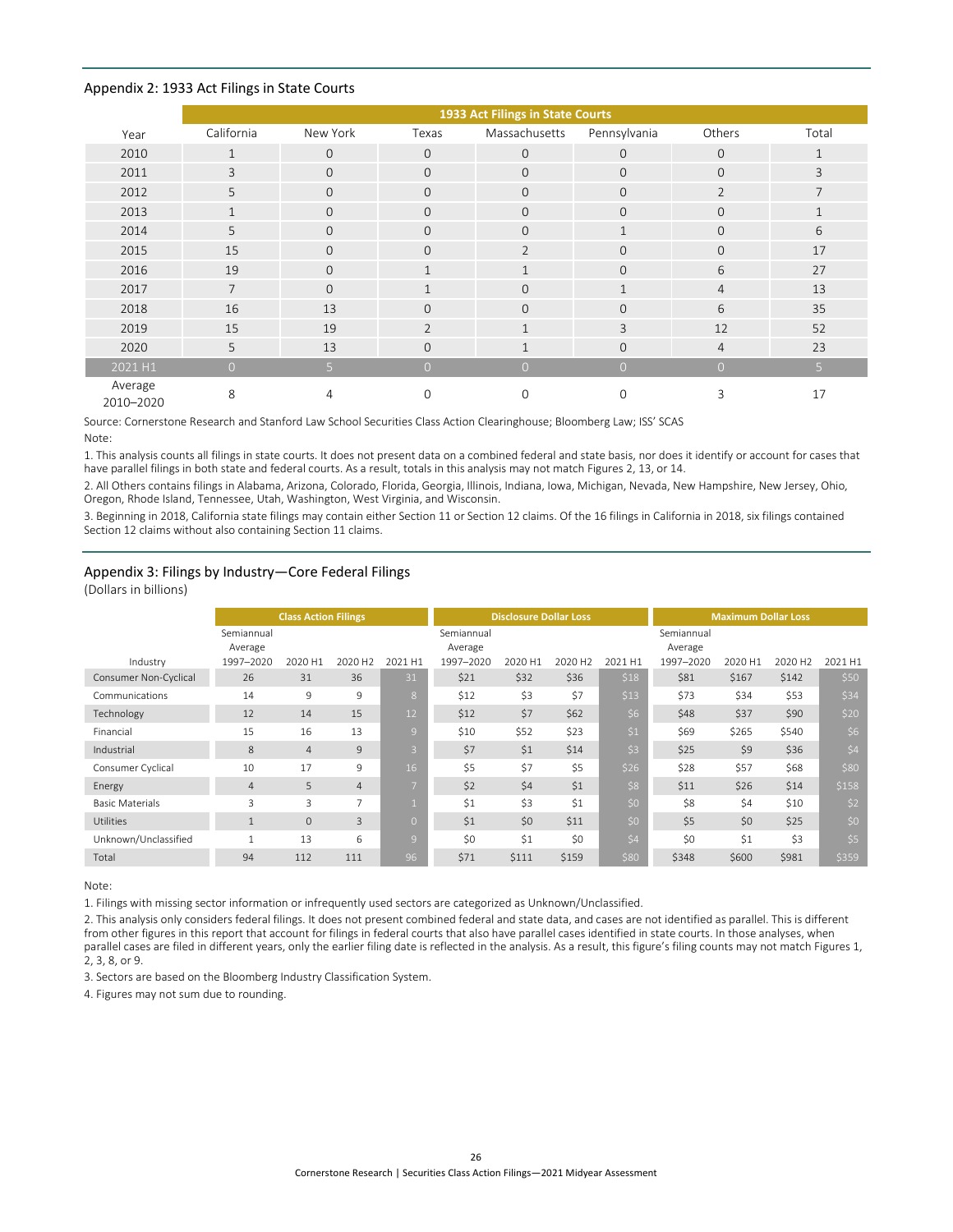### <span id="page-29-1"></span><span id="page-29-0"></span>Appendix 4: Filings by Circuit—Core Federal Filings

(Dollars in billions)

|         | <b>Class Action Filings</b> |                |                     |                |           |         | <b>Disclosure Dollar Loss</b> |         | <b>Maximum Dollar Loss</b> |         |                     |         |  |
|---------|-----------------------------|----------------|---------------------|----------------|-----------|---------|-------------------------------|---------|----------------------------|---------|---------------------|---------|--|
|         |                             |                |                     |                |           |         |                               |         |                            |         |                     |         |  |
|         | Average                     |                |                     |                | Average   |         |                               |         | Average                    |         |                     |         |  |
| Circuit | 1997-2020                   | 2020 H1        | 2020 H <sub>2</sub> | 2021 H1        | 1997-2020 | 2020 H1 | 2020 H <sub>2</sub>           | 2021 H1 | 1997-2020                  | 2020 H1 | 2020 H <sub>2</sub> | 2021 H1 |  |
| 1st     | $\overline{4}$              | $\mathbf{1}$   | $\mathbf{1}$        | $\overline{3}$ | \$3       | \$0     | \$0                           | \$1     | \$10                       | \$0     | \$0                 | \$2     |  |
| 2nd     | 27                          | 41             | 36                  | 41             | \$23      | \$48    | \$24                          | \$28    | \$126                      | \$248   | \$385               | \$92    |  |
| 3rd     | 9                           | 11             | 13                  | $\overline{ }$ | \$9       | \$20    | \$1                           | \$9     | \$35                       | \$41    | \$66                | \$38    |  |
| 4th     | 3                           | $\mathbf{1}$   | $\overline{2}$      | $\overline{3}$ | \$1       | \$0     | \$0                           | \$1     | \$6                        | \$3     | \$1                 | \$4     |  |
| 5th     | 6                           | 6              | $\overline{4}$      | 4              | \$3       | \$4     | \$2                           | \$4     | \$18                       | \$36    | \$12                | \$132   |  |
| 6th     | $\overline{4}$              | 3              | 4                   | 6              | \$3       | \$1     | \$12                          | \$2     | \$13                       | \$4     | \$30                | \$8     |  |
| 7th     | $\overline{4}$              | 5              | $\overline{2}$      | $\Omega$       | \$4       | \$10    | \$0                           | \$0     | \$17                       | \$103   | \$1                 | \$0     |  |
| 8th     | 3                           | $\mathbf 0$    | $\mathbf{1}$        | $\Omega$       | \$1       | \$0     | \$0                           | \$0     | \$6                        | \$0     | \$1                 | \$0     |  |
| 9th     | 25                          | 35             | 43                  | 28             | \$19      | \$22    | \$118                         | \$31    | \$99                       | \$118   | \$458               | \$77    |  |
| 10th    | 3                           | $\overline{4}$ | $\overline{2}$      | $\Omega$       | \$1       | \$1     | \$1                           | \$0     | \$6                        | \$5     | \$7                 | \$0     |  |
| 11th    | $\overline{7}$              | 5              | 3                   | 4              | \$2       | \$5     | \$2                           | \$5     | \$11                       | \$40    | \$21                | \$7     |  |
| D.C.    | 0.4                         | $\Omega$       | $\Omega$            | $\Omega$       | \$0.3     | \$0     | \$0                           | \$0     | \$1.4                      | \$0     | \$0                 | \$0     |  |
| Total   | 94                          | 112            | 111                 | 96             | \$6       | \$111   | \$159                         | \$80    | \$29                       | \$600   | \$981               | \$359   |  |

Note:

1. This analysis only considers federal filings. It does not present combined federal and state data, and cases are not identified as parallel. This is different from other figures in this report that account for filings in federal courts that also have parallel cases identified in state courts. In those analyses, when parallel cases are filed in different years, only the earlier filing date is reflected in the analysis. As a result, this figure's filing counts may not match Figures 1, 2, 3, 8, or 9.

2. Figures may not sum due to rounding.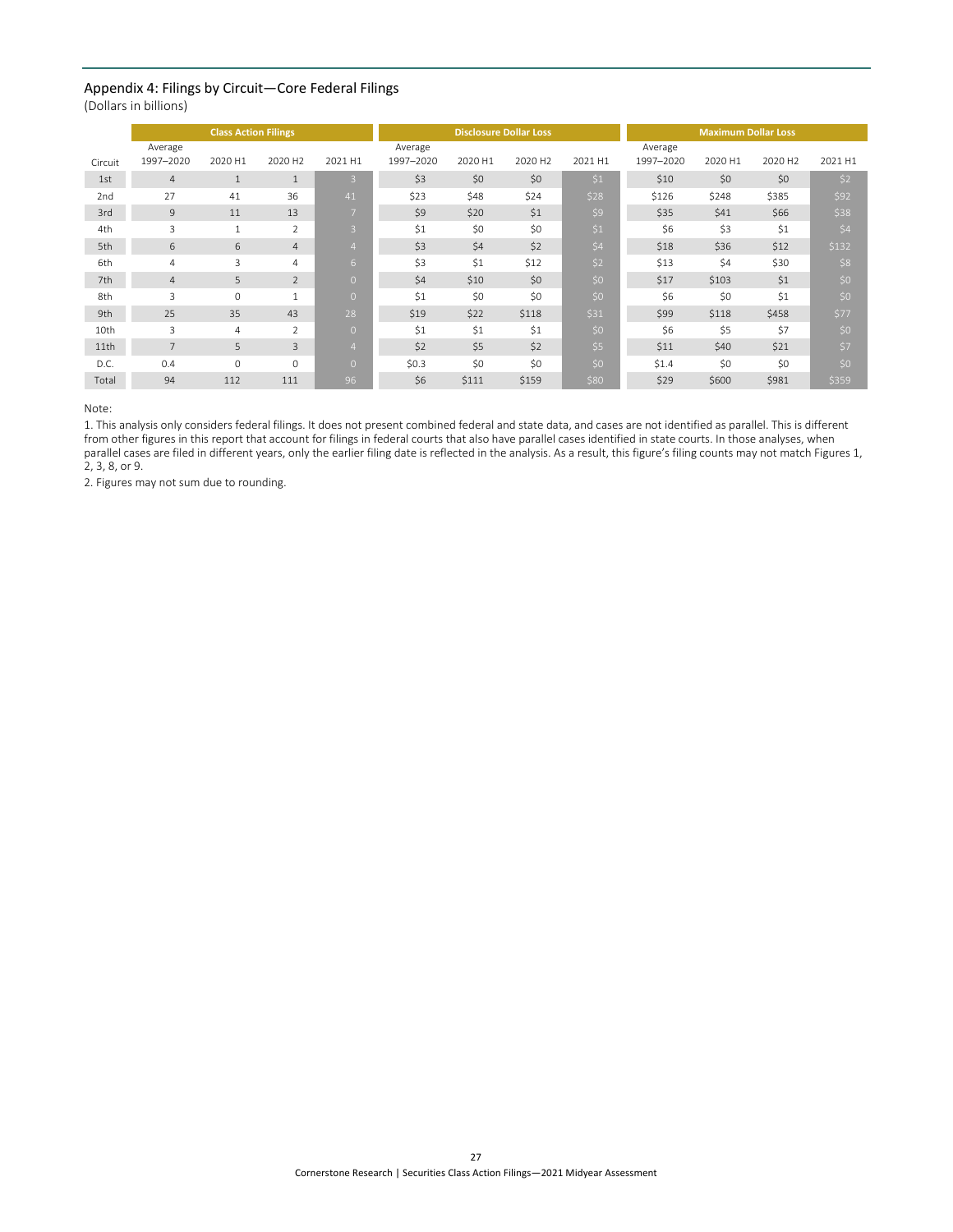### <span id="page-30-0"></span>Research Sample

- The Securities Class Action Clearinghouse, cosponsored by Cornerstone Research and Stanford Law School, has identified 6,017 federal securities class action filings between January 1, 1996, and June 30, 2021 (securities.stanford.edu). The analysis in this report is based on data identified by Stanford as of July 14, 2021.
- The sample used in this report includes federal filings that typically allege violations of Sections 11 or 12 of the Securities Act of 1933, or Sections 10(b) or 14(a) of the Securities Exchange Act of 1934.
- The sample is referred to as the "classic filings" sample and excludes IPO allocation, analyst, and mutual fund filings (313, 68, and 25 filings, respectively).
- Multiple filings related to the same allegations against the same defendant(s) are consolidated in the database through a unique record indexed to the first identified complaint.
- In addition to federal filings, class actions filed in state courts since January 1, 2010, alleging violations of the Securities Act of 1933 are also separately tracked.
- An additional 190 state class action filings in state courts, from January 1, 2010, to June 30, 2021, have also been identified.

The views expressed in this report are solely those of the authors, who are responsible for the content, and do not necessarily represent the views of Cornerstone Research.